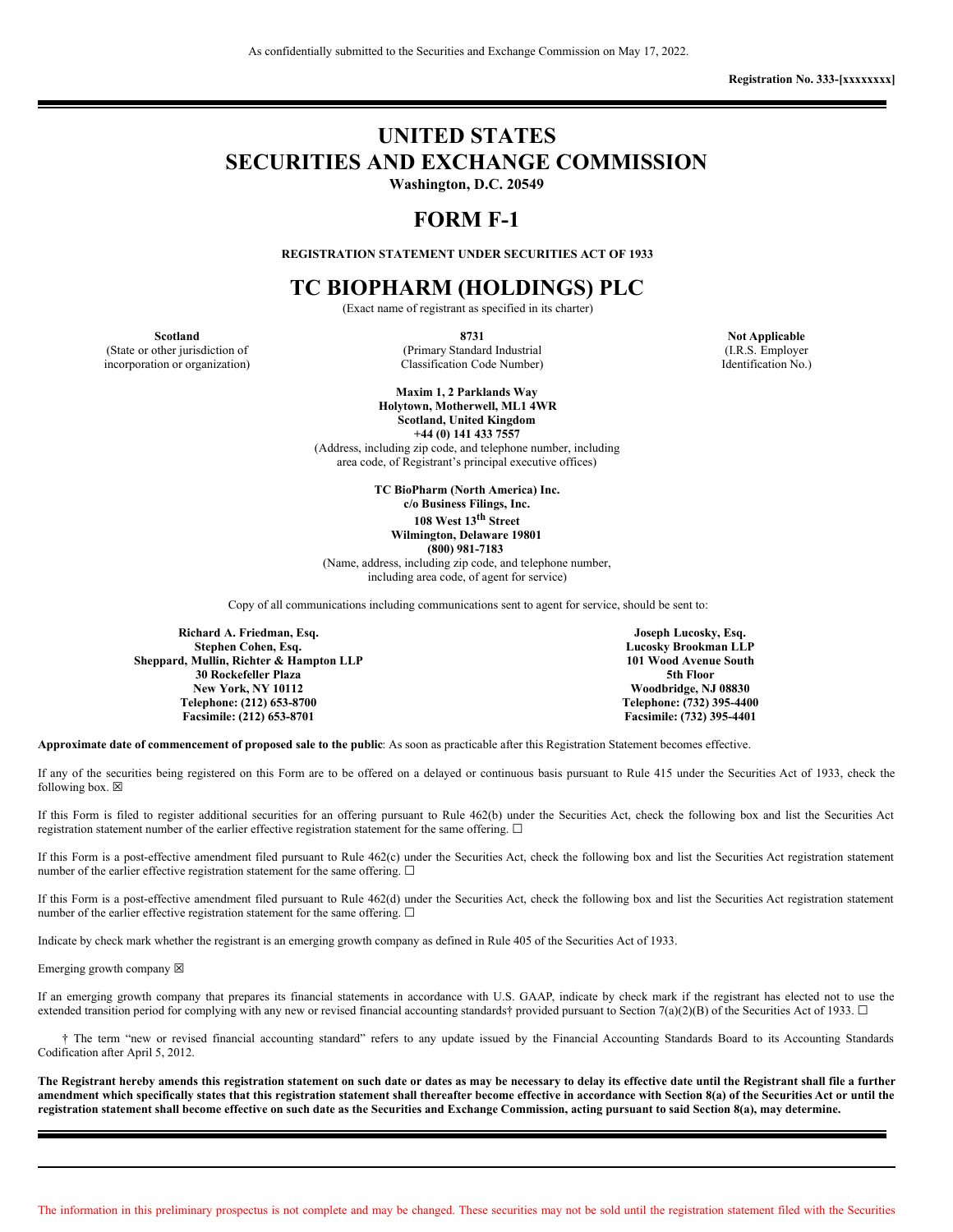and Exchange Commission is effective. This preliminary prospectus is not an offer to sell nor does it seek an offer to buy these securities in any jurisdiction where the offer or sale is not permitted.

PRELIMINARY PROSPECTUS SUBJECT TO COMPLETION DATED MAY \_\_, 2022

**\_\_\_\_\_\_\_\_\_\_\_\_ AMERICAN DEPOSITARY SHARES**

**REPRESENTING \_\_\_\_\_\_\_\_\_\_\_\_ ORDINARY SHARES**

# TC BIOPHARM (HOLDINGS) PLC



This is a public offering of American depositary shares, or ADSs, of TC Biopharm (Holdings) PLC, or TCB. TCB is offering ADSs. Each ADS represents one of our ordinary shares, par value £0.01 per share.

Our ADSs are listed on the Nasdaq Capital Market, or Nasdaq, under the symbol "TCBP". On May*\_\_*, 2022, the closing trading price for our ADSs, as reported on Nasdaq, was US\$\_\_\_\_ per ADS. The final public offering price will be determined through negotiation between us and the lead underwriters in the offering and the recent market price used throughout this prospectus may not be indicative of the actual offering price.

We are a "foreign private issuer," and an "emerging growth company" each as defined under the federal securities laws, and, as such, we are subject to reduced public company reporting requirements. See the section entitled "Prospectus Summary-Implications of Being an Emerging Growth Company and a **Foreign Private Issuer" for additional information.**

Investing in our securities involves a high degree of risk. Before buying any ADSs, you should carefully read the discussion of material risks of investing in the ADSs and the company. See "Risk Factor Summary" beginning on page 11 for a discussion of information that should be considered in connection with an **investment in our securities.**

Neither the Securities and Exchange Commission nor any state securities commission has approved or disapproved of these securities or determined if this **prospectus is truthful or complete. Any representation to the contrary is a criminal offense.**

|                                            | Per ADS | Total |
|--------------------------------------------|---------|-------|
| Public offering price                      |         |       |
| Underwriting discounts and commissions (1) |         |       |
| Proceeds to us (before expenses) (2)       |         |       |

(1) Does not include additional compensation payable to the underwriters. We have agreed to reimburse the underwriters for certain expenses. See "Underwriting" on page 22 for additional disclosure regarding underwriting discounts and commissions and reimbursement of expenses.

We have granted the underwriters an option to purchase from us, at the public offering price, up to additional ADSs, less the underwriting discounts and commissions, within 45 days from the date of this prospectus to cover over-allotments, if any. If the underwriters exercise the option in full, the total underwriting discounts and commissions payable will be \$\_\_\_\_\_\_\_\_ and the total proceeds to us, before expenses, will be \$

The underwriters expect to deliver the ADSs to purchasers in the offering on or about May \_\_, 2022.

# **EF HUTTON**

division of Benchmark Investments, LLC

The date of this prospectus is \_\_\_\_, 2022

# **TABLE OF CONTENTS**

|                                                   | <b>PAGE</b>    |
|---------------------------------------------------|----------------|
| <b>ABOUT THIS PROSPECTUS</b>                      | 3              |
|                                                   |                |
| <b>ENFORCEABILITY OF CIVIL LIABILITIES</b>        | $\overline{4}$ |
| SPECIAL NOTE REGARDING FORWARD-LOOKING STATEMENTS | $\overline{4}$ |
|                                                   |                |
| PROSPECTUS SUMMARY                                | 5              |
|                                                   |                |
| <b>RISK FACTOR SUMMARY</b>                        | 11             |
|                                                   |                |
| <b>DIVIDEND POLICY</b>                            | 13             |
| <b>USE OF PROCEEDS</b>                            |                |
|                                                   | 13             |
|                                                   |                |
| <b>CAPITALIZATION</b>                             | 14             |
|                                                   |                |
| <b>DILUTION</b>                                   | 15             |
| MATERIAL INCOME TAX CONSIDERATIONS                | 17             |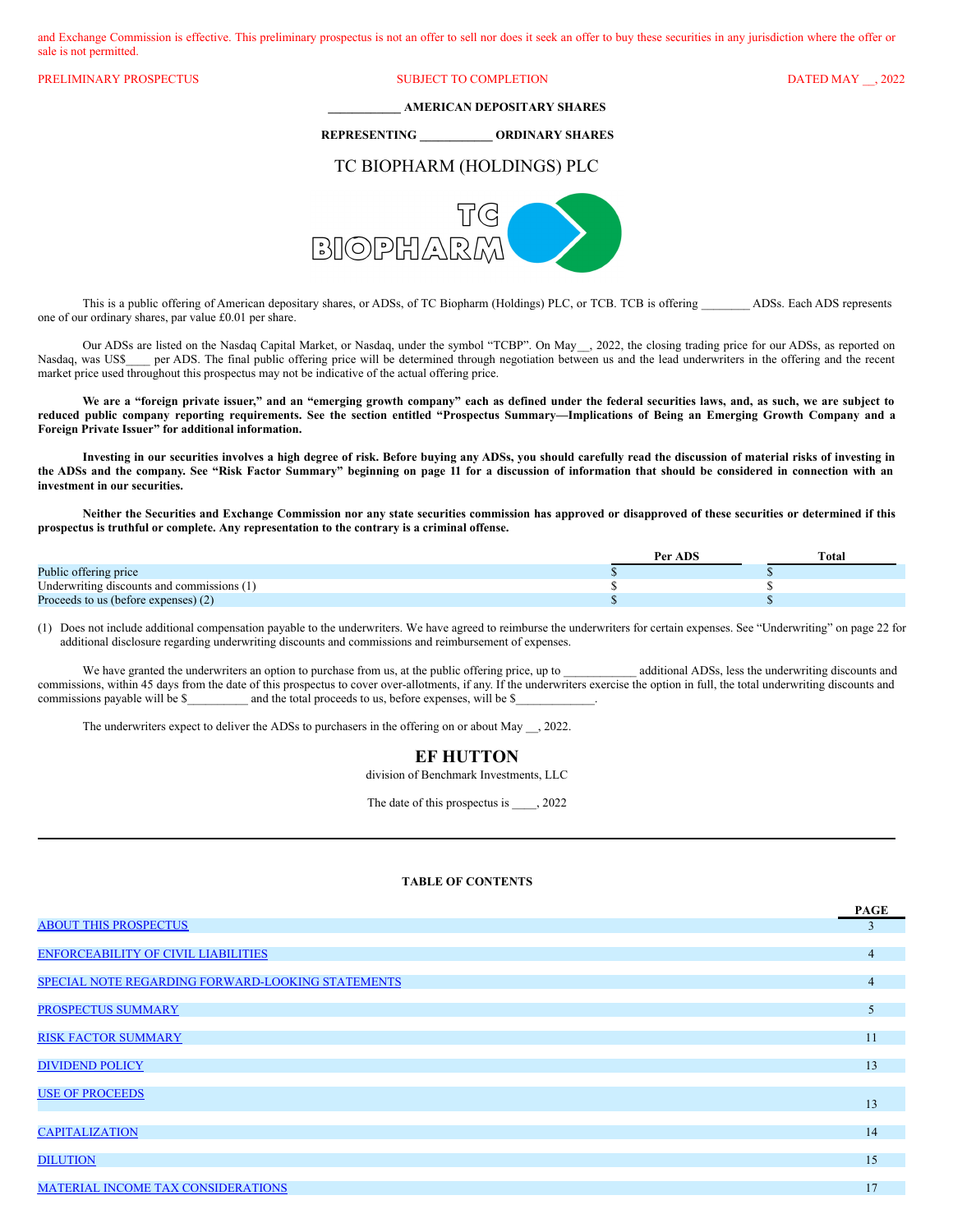| 22 |
|----|
| 26 |
| 26 |
|    |
| 26 |
| 27 |
| 27 |
|    |
|    |

Neither we nor the underwriters have authorized anyone to provide information different from that contained in this prospectus, any amendment or supplement to this prospectus or in any free writing prospectus prepared by us or on our behalf. Neither we nor the underwriters take any responsibility for, and can provide no assurance as to the reliability of, any information other than the information in this prospectus, any amendment or supplement to this prospectus, and any free writing prospectus prepared by us or on our behalf. Neither the delivery of this prospectus nor the sale of the ADSs means that information contained in this prospectus is correct after the date of this prospectus. This prospectus is not an offer to sell or the solicitation of an offer to buy the ADSs in any circumstances under which such offer or solicitation is unlawful.

You should rely only on the information contained in this prospectus and any free writing prospectus prepared by or on behalf of us or to which we have referred you. We or the underwriters have not authorized anyone to provide you with information that is different. We and the underwriters are offering to sell the ADSs, and seeking offers to buy the ADSs, only in jurisdictions where offers and sales are permitted. The information in this prospectus is accurate only as of the date of this prospectus, regardless of the time of delivery of this prospectus or any sale of the ADSs.

For investors outside of the United States: Neither we nor the underwriters have done anything that would permit this offering or possession or distribution of this prospectus in any jurisdiction where action for that purpose is required, other than in the United States. Persons outside the United States who come into possession of this prospectus must inform themselves about and observe any restrictions relating to this offering and the distribution of this prospectus outside the United States.

# <span id="page-2-0"></span>**ABOUT THIS PROSPECTUS**

Unless the context requires otherwise, in this prospectus TC BioPharm (Holdings) plc (formerly TC BioPharm (Holdings) Limited, which was re-registered as a public limited company on January 10, 2022) and its subsidiaries ("Subsidiar(y/ies)"), and TC BioPharm Limited (our principal trading subsidiary) shall collectively be referred to as "TCB," "the Company," "the Group", "we," "us," and "our" unless otherwise noted.

Prior to our initial public offering, the Company undertook a corporate reorganization pursuant to which TC BioPharm (Holdings) plc became the group holding company. The Company in turn effected a forward split of its ordinary shares on a 10 for 1 basis. As a result of the ten for one forward share split, all references in these financial statements and accompanying notes to units of ordinary shares or per share amounts are reflective of the forward share split for all periods presented.

The consolidated financial statement data as at December 31, 2021 and 2020, and for the years ended December 31, 2021, 2020 and 2019 have been derived from our consolidated financial statements, which have been prepared in accordance with International Financial Reporting Standards, or IFRS, as issued by the International Accounting Standards Board, or IASB and audited in accordance with the standards of the Public Company Accounting Oversight Board (United States).

Our financial information is presented in pounds sterling. For the convenience of the reader, in this Prospectus, unless otherwise indicated, translations from pounds sterling into U.S. dollars were made at the rate of £1.00 to \$1.3500, which was the noon buying rate of the Federal Reserve Bank of New York on December 31, 2021. Such U.S. dollar amounts are not necessarily indicative of the amounts of U.S. dollars that could actually have been purchased upon exchange of pounds sterling at the dates indicated or any other date. All references in this Prospectus to "\$" mean U.S. dollars and all references to "£" and "GBP" mean pounds sterling.

We have made rounding adjustments to reach some of the figures included in this prospectus. As a result, numerical figures shown as totals in some tables may not be an arithmetic aggregation of the figures that precede them.

This prospectus includes statistical, market and industry data and forecasts which we obtained from publicly available information and independent industry publications and reports that we believe to be reliable sources. These publicly available industry publications and reports generally state that they obtain their information from sources that they believe to be reliable, but they do not guarantee the accuracy or completeness of the information. Although we believe that these sources are reliable, we have not independently verified the information contained in such publications. In addition, assumptions and estimates of our and our industry's future performance are necessarily subject to a high degree of uncertainty and risk due to a variety of factors, including those described in the "Risk Factor Summary". These and other factors could cause our future performance to differ materially from our assumptions and estimates.

Some of our trademarks and trade names are used in this prospectus, which are intellectual property owned by the Company. This prospectus also includes trademarks, trade names, and service marks that are the property of other organizations. Solely for convenience, our trademarks and trade names referred to in this prospectus appear without the <sup>TM</sup> symbol, but those references are not intended to indicate, in any way, that we will not assert, to the fullest extent under applicable law, our rights, or the right of the applicable licensor to these trademarks and trade names.

#### 3

# <span id="page-2-1"></span>**ENFORCEABILITY OF CIVIL LIABILITIES**

TCB is a corporation organized under the laws of Scotland. Substantially all of TCB's assets and the majority of its directors and executive officers are located and reside, respectively, outside the United States. Because of the location of TCB's assets and board members, it may not be possible for investors to serve process within the United States upon TCB or those persons with respect to matters arising under the United States federal securities laws or to enforce against TCB or persons located outside the United States judgments of United States courts asserted under the civil liability provisions of the United States federal securities laws.

TCB understands that there is doubt as to the enforceability in Scotland and the United Kingdom, in original actions or in actions for enforcement of judgments of United States courts, of civil liabilities predicated solely upon the federal securities laws of the United States insofar as they are fines or penalties. In addition, awards of punitive damages in actions brought in the United States or elsewhere may be unenforceable in Scotland and the United Kingdom by reason of being a penalty.

TC BioPharm (North America) Inc., a Delaware corporation, with a registered office at Business Filings, Inc. 108 West 13th Street, Wilmington, Delaware 19801, has been appointed agent to receive service of process in any action against TC BioPharm (Holdings) plc in any state or federal court in the State of New York.

# <span id="page-2-2"></span>**SPECIAL NOTE REGARDING FORWARD-LOOKING STATEMENTS**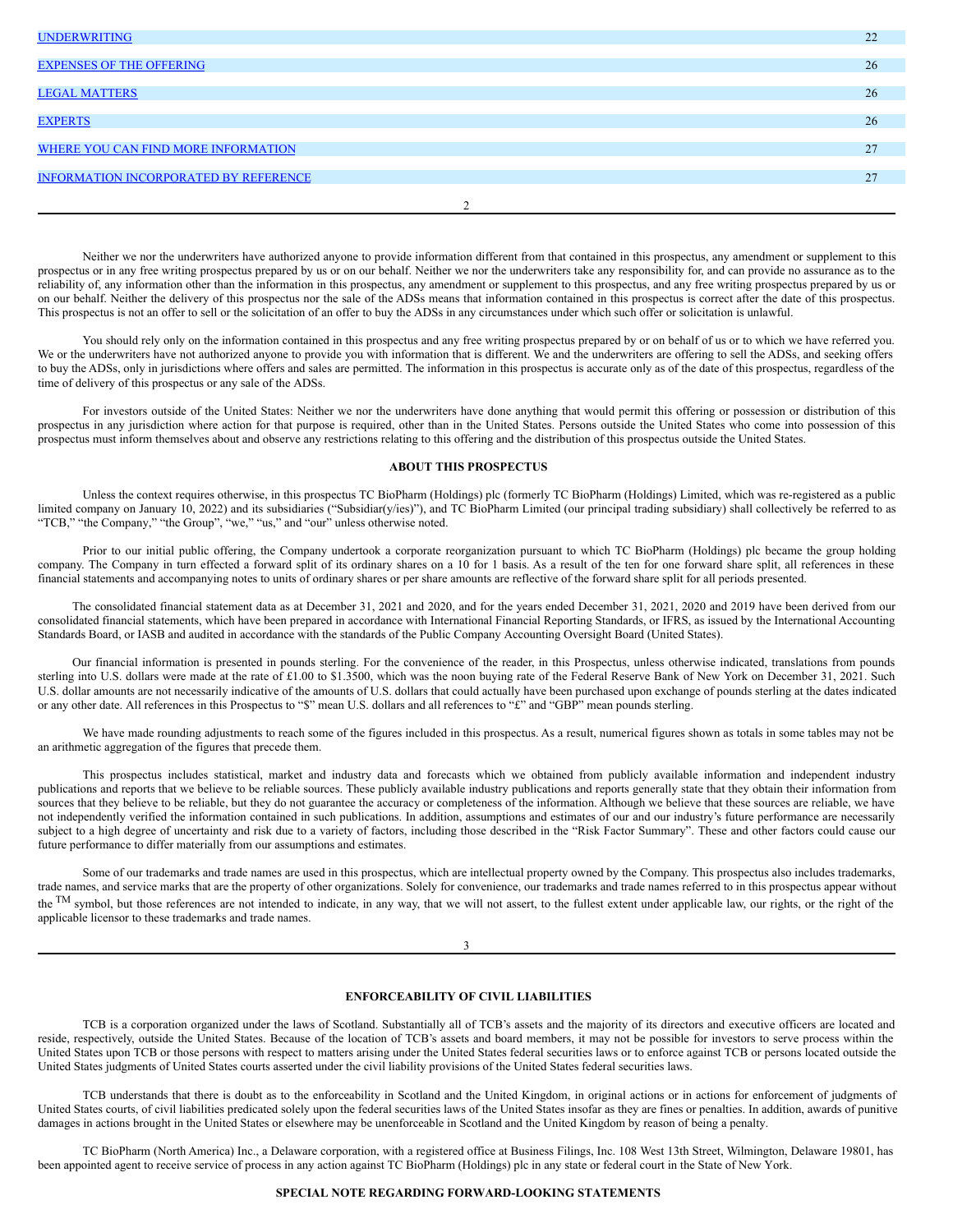TCB discusses in this prospectus its business strategy, market opportunity, capital requirements, product introductions and development plans and the adequacy of the Company's funding. Other statements contained in this prospectus, which are not historical facts, are also forward-looking statements. TCB has tried, wherever possible, to identify forward-looking statements by terminology such as "may," "will," "could," "should," "expects," "anticipates," "intends," "plans," "believes," "seeks," "estimates" and other comparable terminology.

TCB cautions investors that any forward-looking statements presented in this prospectus, or that TCB may make orally or in writing from time to time, are based on the beliefs of, assumptions made by, and information currently available to, TCB. These statements are based on assumptions, and the actual outcome will be affected by known and unknown risks, trends, uncertainties and factors that are beyond its control or ability to predict. Although TCB believes that its assumptions are reasonable, they are not a guarantee of future performance, and some will inevitably prove to be incorrect. As a result, its actual future results can be expected to differ from its expectations, and those differences may be material. Accordingly, investors should use caution in relying on forward-looking statements, which are based only on known results and trends at the time they are made, to anticipate future results or trends. Certain risks are discussed in this prospectus and also from time to time in TCB's other filings with the Securities and Exchange Commission ("SEC").

This prospectus and all subsequent written and oral forward-looking statements attributable to the Company or any person acting on its behalf are expressly qualified in their entirety by the cautionary statements contained or referred to in this section. The Company does not undertake any obligation to release publicly any revisions to its forward-looking statements to reflect events or circumstances after the date of this prospectus.

In particular, you should consider the risks provided under "Risk factor summary" in this prospectus and in the Form 20-F for the fiscal year ended December 31, 2021 as filed with the Securities and Exchange Commission (the "2021 Form 20-F") incorporated by reference in this prospectus.

4

# <span id="page-3-0"></span>**PROSPECTUS SUMMARY**

The following summary highlights selected information contained elsewhere in this prospectus. This summary does not contain all the information you should consider before investing in our securities. You should read this entire prospectus carefully, including the information incorporated by reference in this prospectus and any free writing prospectus prepared by us or on our behalf, including in particular the section entitled "Risk Factor Summary" in this prospectus, "Item 3. Key Information", Item 4, "Information on the Company"; Item 5, "Operating and Financial review and Prospects"; Item 6, "Directors, Senior Management and Employees"; Item 7, Major Shareholders and Related Party Transactions"; and Item 8, "Financial Information" in our 2021 Form 20-F, the other sections of the documents incorporated by reference in this prospectus and the financial statements and the related notes incorporated by reference in this prospectus, before making an investment in our ADSs.

# **The Company**

# **Corporate Overview**

TCB based in Scotland, is a clinical-stage biopharmaceutical company focused on developing novel immunotherapy products that are based on its proprietary allogeneic gamma delta T (abbreviated as GD-T) cell platform. Harnessing the innate ability of GD-Ts has enabled TCB to develop a range of clinical-stage cell therapies designed to combat identified cancers and viral infections.

Having generated meaningful clinical data showing our product is well tolerated in late-stage acute myeloid leukemia (AML) patients, TCB is now embarking on phase 2-into-pivotal (phase 3) clinical studies to treat AML in patients who have failed to respond adequately to induction therapy, and expects to treat its first patient under this study in Q2 2022. Our unmodified cell therapy, used in the treatment of Acute Myeloid Leukemia, is supplied under the name OmnImmune® and our proposed phase 2 into-pivotal (phase 3) trial is called ACHIEVE. .. Clinical results generated thus far have enabled TCB to obtain FDA orphan drug status for its method of treatment of AML.

In addition to unmodified allogenic GD-Ts for treatment of blood cancers, TCB is also developing an innovative range of genetically modified chimeric antigen receptor modified T cell (abbreviated as CAR-T) products for treatment of solid cancers. TCB believes that solid cancers are more difficult to treat than blood cancers and may require addition of a chimeric antigen receptor (abbreviated as CAR) to (i) help therapeutic cells 'navigate' into diseased cancerous tissue, and (ii) retain therapeutic cells in-situ at the lesion for maximum efficacy.

See "Business - Overview" in our 2021 Form 20-F incorporated by reference in this prospectus.

# *Patent Portfolio and Intellectual Property*

We believe TCB has a strong portfolio of patents and licenses covering the manufacture and commercialization of GD-T cell products and their modification via CAR-T. We own two granted patents and 48 patent applications in six families and have an exclusive license to an additional one family of one granted patent application and 13 patent applications. We protect our proprietary position, generally, by filing an initial priority filing at the United Kingdom Intellectual Property Office, or UKIPO, followed by patent applications under the Patent Co-operation Treaty claiming priority from the initial application(s) and then progressing to national applications in, for example, the United States, Europe, Japan, China, Australia, New Zealand, South Korea, Israel and Canada.

As a platform technology, we believe the co-stimulatory CAR-T GD-T cell system has a wealth of potential options to build added functionality. We plan to continue to innovate and partner in the field to augment our drug products and introduce next generation attributes. We will also continue to innovate our manufacturing and supply chains to efficiently scale our processes and simplify the interface with patients and healthcare professionals, whilst continually seeking to reduce manufacturing costs to improve patient access.

We intend to continue building on our technology platform, comprised of intellectual property, proprietary methods and know-how in the field of GD-T cells. These assets form the foundation for our ability, not only to strengthen our product pipeline, but also to successfully defend and expand our position as a leader in the field of GD-T based immuno-oncology.

See "Business - Intellectual Property" in our 2021 Form 20-F incorporated by reference in this prospectus.

#### *Our Product Strategy*

Our strategic objective is to build a global therapeutic business with an extensive portfolio based upon unmodified and modified gamma delta T cells (GD-T) with the potential to significantly improve the outcomes of patients with cancer and infectious disease.

Our strategy is to take a step-wise approach to clinical development and commercialization. After our inception, we made clinical transitions from autologous GD-Ts to allogeneic GD-Ts to CAR-modified allogeneic GD-Ts. Our commercialization strategy is to introduce clinical studies for products firstly in blood cancers (AML initially) and then solid tumor indications.. Complementarily, since GD-T cells are dysfunctional in patients with severe viral diseases, TCB plans to develop its unmodified GD-T product to treat infectious diseases and believes that this approach may be particularly relevant in relation to the treatment of viral pandemics.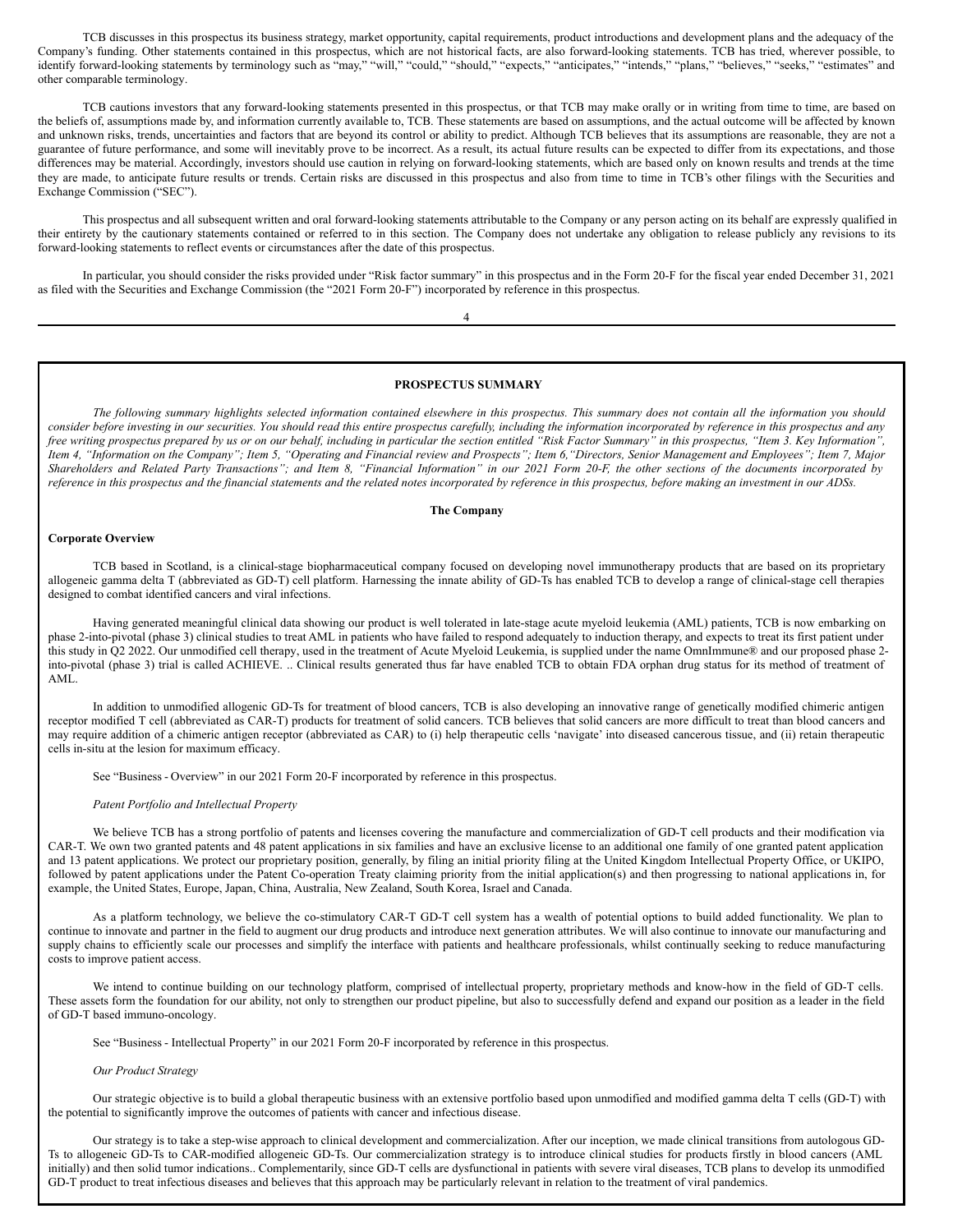Since 2015, TCB has built and maintained cell therapy medicinal product manufacturing facilities for Investigational Medicinal Products MIA (abbreviated IMP), operated under license from the United Kingdom Medicines and Healthcare Products Regulatory Agency (abbreviated MHRA). In April 2016, the MHRA granted a 'Specials' license to TCB, which allows it to treat patients under supervision of a qualified doctor outside a clinical trial, and approved the company's facility for ongoing Good Manufacturing Process ("GMP") compliance, which permits the manufacture and release of Advanced Therapy Medicinal Products (abbreviated ATMPs) for use in clinical trials. TCB maintains a rigorous Quality Management System, which is based on the principles of the current GMP of the European and UK law and regulation and EudraLex Volume 4, as revised. The Company complies with the two directives laying down principles and guidelines of GMP for medicinal products adopted by the Commission. Directive 2003/94/EC applies to medicinal products for human use and Directive 91/412/EEC for veterinary use. Detailed guidelines in accordance with those principles are published in the Guide to Good Manufacturing Practice which will be used in assessing applications for manufacturing authorizations and as a basis for inspection of manufacturers of medicinal products.

Regulatory approval of all aspects of medicinal therapy development, testing, manufacture and commercialization always is of concern. In the case of treatment for AML, TCB has developed the novel approach of antibody-based immunotherapy and adoptive cell therapy with the aim to improve anti-leukemia T cell function. Therefore, TCB is able to take advantage of orphan medicine regulation provided by the European Medicines Agency (abbreviated EMA) and the United States Federal Drug Administration (abbreviated FDA), which are designed to encourage medicine development for small numbers of patients where there is little commercial incentive under normal market conditions.

Part of our strategy is to collaborate with appropriate partners. We have a relationship with NIPRO Corporation (Osaka, Japan), both as a strategic investor and in collaboration to progress certain proof of concept work in relation to GD-T therapies. TCB also has a collaboration with 2seventy bio (formerly bluebird bio). (Cambridge, Massachusetts, USA) to advance our CAR engineered products into clinical development in multiple cancer antigens.

See "Business - Business Strategy" in our 2021 Form 20-F incorporated by reference in this prospectus.

# *TCB's Strengths*

TCB believes it has certain identified strengths. These include:

- Clinical trials that have provided strong evidence of safety and some preliminary indications of clinical benefit;
- A proprietary co-stimulatory CAR-T technology platform which we believe allows solid cancers to be treated without toxic side-effects;
- Identification of a large pool of cancer targets for which we believe we can develop therapeutic candidates;
- Retention of key business elements, especially in-house ability to manufacture cell-based product and conduct our own clinical research;
- Robust, and growing intellectual property portfolio protecting our products and proprietary platform;
- Our policy is to develop strategic collaborations with leading, international companies to work together with us to develop certain GD-T CAR-T products into clinic. We believe that existing and future collaborations will provide us with experience in scale-up and automation, and post-authorization sales and marketing;
- A highly knowledgeable and experienced management team with extensive industry experience and expertise in the United States and in Europe; and

6

Ability to treat of patients under the 'Specials' regulatory framework in Europe.

#### *Corporate Information*

Our principal executive offices are located in Scotland, United Kingdom, with a mailing address of Maxim 1, 2 Parklands Way, Holytown, Motherwell, ML1 4WR, United Kingdom and our telephone number at that location is +44 (0) 141 433 7557. Our website address is https://www.tcbiopharm.com. The information contained on, or that can be accessed through, our website is not part of this prospectus. We have included our website address in this prospectus solely as an inactive textual reference.

# **Implications of Being an "Emerging Growth Company"**

We are an "emerging growth company," as defined in Section 2(a) of the Securities Act of 1933, as amended, or the Securities Act. As such, we are eligible to, and intend to, take advantage of certain exemptions from various reporting requirements applicable to other public companies that are not "emerging growth companies" such as not being required to comply with the auditor attestation requirements in the assessment of our internal control over financial reporting of Section 404 of the Sarbanes-Oxley Act of 2002, or the Sarbanes-Oxley Act. We could remain an "emerging growth company" for up to five years, or until the earliest of (a) the last day of the first fiscal year in which our annual gross revenue exceeds \$1.07 billion, (b) the date that we become a "large accelerated filer" as defined in Rule 12b-2 under the Securities Exchange Act of 1934, as amended, or the Exchange Act, which would occur if the market value of all our ordinary shares, including those represented by the ADSs, that are held by non-affiliates exceeds \$700 million as of the last business day of our most recently completed second fiscal quarter, or (c) the date on which we have issued more than \$1 billion in nonconvertible debt during the preceding three-year period.

# **Implications of being a "Foreign Private Issuer"**

We are subject to the information reporting requirements of the Securities and Exchange Act of 1934, as amended, the Exchange Act, that are applicable to "foreign private issuers," and under those requirements we file reports with the SEC. As a foreign private issuer, we are not subject to the same requirements of the SEC applicable to U.S. domestic issuers. Under the Exchange Act, we are subject to reporting obligations that, in certain respects, are less detailed and less frequent than those of U.S. domestic reporting companies. For example, we are not required to issue quarterly reports, proxy statements that comply with the requirements applicable to U.S. domestic reporting companies, or individual executive compensation information that is as detailed as that required of U.S. domestic reporting companies. We also have four months after the end of each fiscal year to file our annual report with the SEC and are not required to file current reports as frequently or promptly as U.S. domestic reporting companies. Our officers, directors and principal shareholders are exempt from the requirements to report transactions in our equity securities and from the shortswing profit liability provisions contained in Section 16 of the Exchange Act. As a foreign private issuer, we are not subject to the requirements of Regulation FD (Fair Disclosure) promulgated under the Exchange Act. In addition, as a foreign private issuer, we are permitted to follow certain home country corporate governance practices instead of those otherwise required under the Nasdaq Stock Market rules for domestic U.S. issuers and are not required to be compliant with all Nasdaq Stock Market rules as of the date of our initial listing on Nasdaq as would domestic U.S. issuers These exemptions and leniencies will reduce the frequency and scope of information and protections available to you in comparison to those applicable to a U.S. domestic reporting company. We intend to take advantage of the exemptions available to us as a foreign private issuer during and after the period we qualify as an "emerging growth company."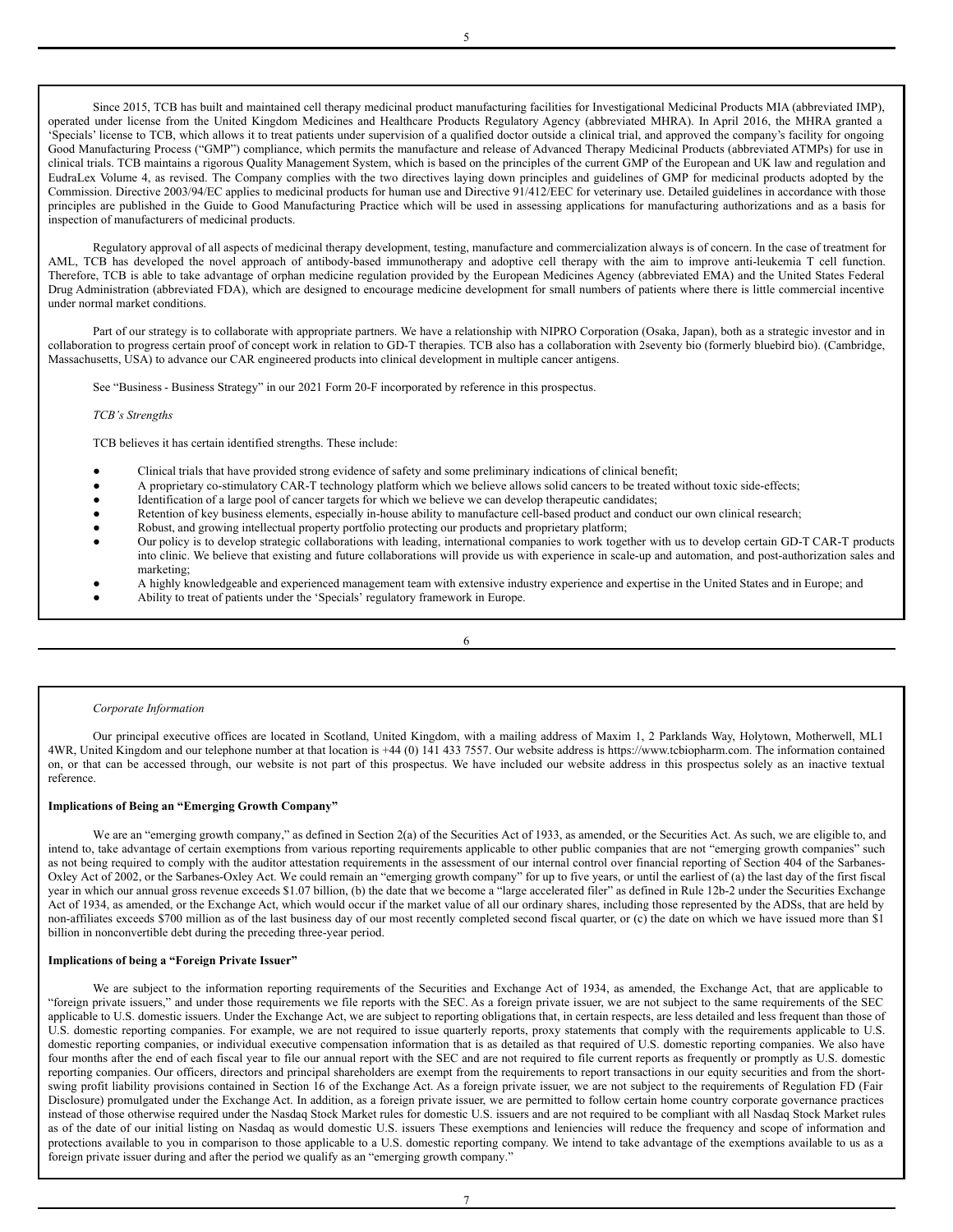# **The Offering** The following is a brief summary of certain terms of this offering. **Offering price**  $\qquad \qquad$  **s** per ADS. **ADSs, offered by us ADSs**, (or **and ADSs** if the underwriter exercises its over-allotment option to purchase such additional ADSs in full). **Over-allotment option** The underwriters have an option for a period of 45 days to purchase up to \_\_\_\_\_\_\_\_\_\_ additional ADSs, representing ordinary shares from us to cover over-allotments, at the \$\_\_\_ per ADS offering price. **ADSs** Each ADS represents one ordinary share. As a holder of ADSs, we will not treat you as one of our shareholders. The depositary, through its custodian, will be the holder of the ordinary shares underlying the ADSs, and you will have the rights of a holder of ADSs or beneficial owner (as applicable) as provided in the deposit agreement among us, the depositary and owners and holders of ADSs from time to time. To better understand the terms of the ADSs, see "Description of American Depositary Shares." We also encourage you to read the deposit agreement, the form of which is filed as an exhibit to the registration statement of which this prospectus forms a part. **Ordinary shares outstanding before this offering** \_\_\_\_\_\_\_\_\_\_\_\_ ordinary shares **Ordinary shares to be outstanding after this offering, including ordinary shares represented by ADSs** \_\_\_\_\_\_\_\_\_\_\_\_ ordinary shares (or \_\_\_\_\_\_\_\_\_\_\_\_ ordinary shares if the underwriters exercise their option in full to purchase an additional \_\_\_\_\_\_\_\_\_\_\_\_\_\_ ADSs representing \_\_\_\_\_\_\_\_\_ ordinary shares). Use of **proceeds** We estimate that the net proceeds from our sale of the ADSs in this offering will be approximately \$ million assuming an aggregate combined offering price of \$\_\_\_\_ per ADS and after deducting underwriting discounts and commissions and offering expenses payable by us. If the underwriters exercise the over-allotment option in full, we estimate that the net proceeds from this offering will be approximately \$\_\_\_\_ million after deducting underwriting discounts and commissions and offering expenses payable by us. We currently expect to use the net proceeds from this offering primarily to finance the cost of treating the first cohort of patients under our phase II into III clinical trial using OminImmune for the treatment of acute myeloid leukemia; and to contribute towards the costs of financing our ongoing operating overhead costs. The exact amounts and timing of these expenditures will depend on a number of factors, such as the timing, scope, progress and results of our research and development efforts, the regulatory and competitive environment and the extent to which the holders of our CLNs choose to convert rather than opt for repayment of the balance due. See "Use of Proceeds" for more a complete description of the intended use of proceeds from this offering. **Risk factors** You should read the "Risk Factor Summary" section within this prospectus and in Item 3D ("Risk Factors") in our 2021 Form 20-F included by reference in this prospectus, for a discussion of factors to consider carefully before deciding to invest in our securities. **Nasdaq Capital market symbol** "TCBP"

The number of our ordinary shares (including shares represented by ADSs) to be outstanding after this offering is based on 28,063,909 ordinary shares outstanding as of March 31, 2022 and excludes:

8

- Any exercise by the underwriters of the over-allotment option to purchase up to \_\_\_\_\_\_\_\_\_\_\_ ADSs and or exercise of the Representative's Warrants for ADSs (or  $\Delta$ DSs, if the over-allotment option is exercised);
- [ ] ordinary shares issuable upon the exercise of options outstanding under our 2014 Share Option Scheme (as amended) as of [ ], 2022, with a weighted-average exercise price of  $[f \quad]$  per share.
- [ ] ordinary shares issuable upon the exercise of options outstanding under our 2021 Share Option Scheme, as more fully described in the section titled "Management—Equity Incentive Plans";
- [ ] ordinary shares issuable upon the exercise of options outstanding, at a future date based on the achievement of certain clinical and commercial milestones with an exercise price of  $[f \quad]$  per share.
- With respect to the Convertible Loan Notes, the potential further issuances of up to [ ] ADSs and [ ] Warrants, at the option of the holders of Convertible Loan Notes.

For the description of the 2014 Share Option Scheme and 2021 Share Option Scheme see "Item 6.E Share Ownership" in the 2021 Form 20-F, which is incorporated by reference herein.

Unless otherwise stated, all information in this prospectus assumes (i) no exercise of the outstanding options described above into ordinary shares or ADSs and (ii) no exercise of the underwriter's over-allotment option to purchase additional securities, and treats all restricted shares issued with outstanding restrictions to be vested as issued and outstanding shares.

Except as otherwise indicated all references to our articles of association in this prospectus refer to our articles of association as currently in force for TC BioPharm (Holdings) plc at the date of this prospectus.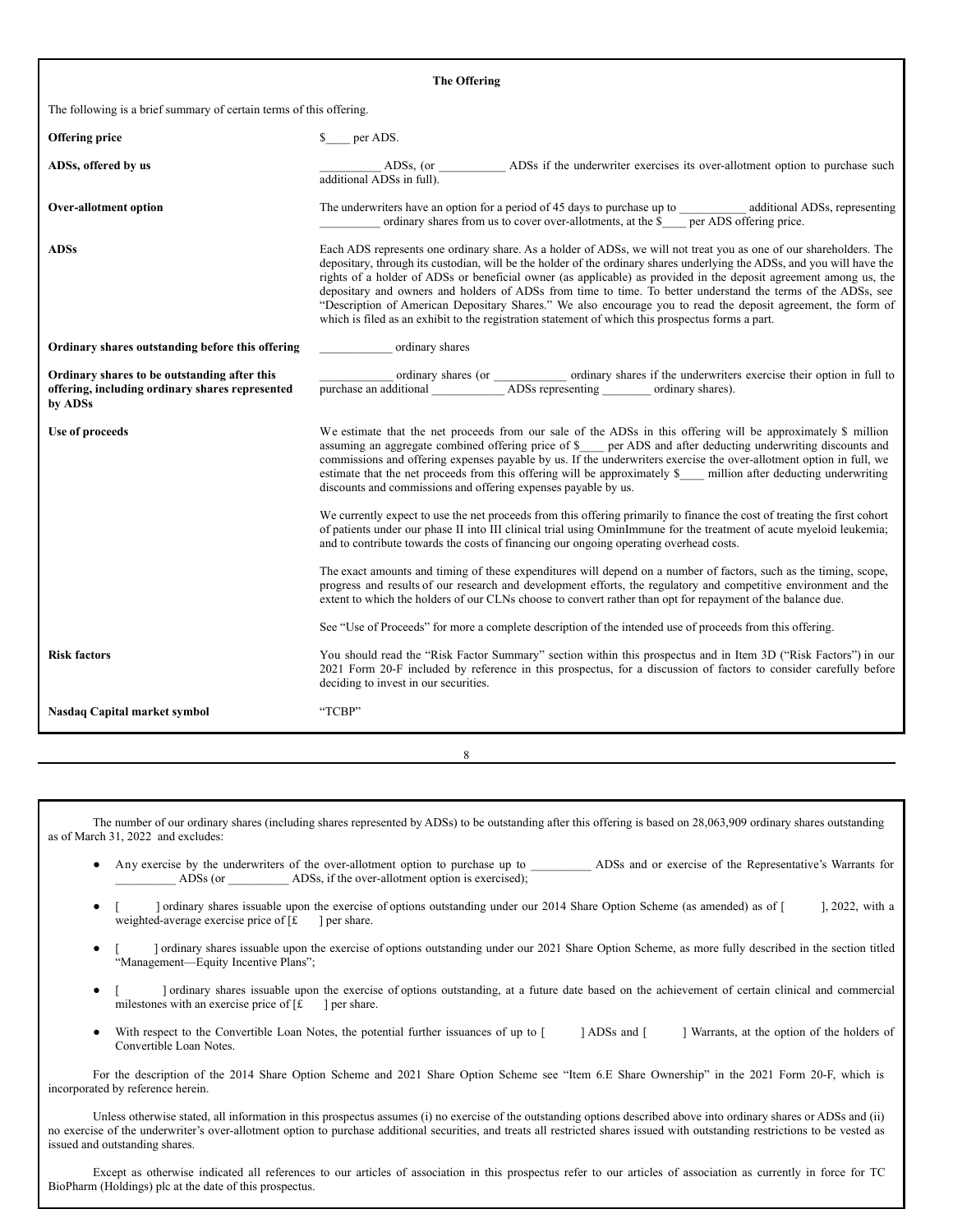# **Summary Consolidated Financial Data**

The following table summarizes our consolidated financial data as at the dates and for the periods indicated. The consolidated financial statement data as at December 31, 2021 and 2020, and for the years ended December 31, 2021, 2020 and 2019 have been derived from our consolidated financial statements, which have been prepared in accordance with International Financial Reporting Standards, or IFRS, as issued by the International Accounting Standards Board, or IASB and audited in accordance with the standards of the Public Company Accounting Oversight Board (United States).

Our financial information is presented in pounds sterling. For the convenience of the reader, in this Prospectus, unless otherwise indicated, translations from pounds sterling into U.S. dollars were made at the rate of £1.00 to \$1.35, which was the noon buying rate of the Federal Reserve Bank of New York on December 31, 2021. Such convenience translation should not be construed as a representation that the pound sterling amounts have been or could be converted into U.S. dollars at this or at any other rate of exchange, or at all.

Our historical results are not necessarily indicative of the results that may be expected in the future.

This information should be read together with, and is qualified in its entirety by, our consolidated financial statements and the notes thereto. You should read the following summary consolidated financial and other data in conjunction with "Item 5. Operating and Financial Review and Prospects" and Item 8 ("Financial Information'), our consolidated financial statements and the notes thereto and the other financial information included in our 2021 Form 20-F annual report and incorporated by reference in this prospectus.

|                                                                    | <b>Year Ended December 31</b> |            |            |  |
|--------------------------------------------------------------------|-------------------------------|------------|------------|--|
| <b>Consolidated Statement of Comprehensive Loss:</b>               | 2021                          | 2021       | 2020       |  |
|                                                                    | \$'000                        | £2000      | £'000      |  |
| Revenue                                                            | 2,672                         | 1,979      | 1,979      |  |
| Research and development expenses                                  | (8,312)                       | (6, 157)   | (6,680)    |  |
| Administrative expenses                                            | (2,778)                       | (2,059)    | (2,207)    |  |
| Administrative expenses – costs related to preparing for a listing | (1, 418)                      | (1,050)    |            |  |
| Foreign exchange losses                                            | (112)                         | (83)       |            |  |
| Other income                                                       | 9                             |            | 569        |  |
| Change in fair value of convertible loan derivatives               | (5,646)                       | (4,182)    |            |  |
| Finance income                                                     |                               |            |            |  |
| Finance costs                                                      | (4,643)                       | (3, 439)   | (292)      |  |
| Loss before tax                                                    | (20, 230)                     | (14,984)   | (6,630)    |  |
| Income tax credit                                                  | 1,901                         | 1,408      | 1,172      |  |
| Net loss for the year and Total comprehensive loss                 | (18,329)                      | (13,576)   | (5, 458)   |  |
| Pro forma per share data                                           |                               |            |            |  |
| Basic and diluted loss per share <sup>(1)</sup>                    | (0.95)                        | (0.70)     | (0.29)     |  |
| Weighted average shares outstanding $(1)$                          | 19,529,260                    | 19,529,260 | 18,924,050 |  |

|                                                                    | As at December 31 |                |           |
|--------------------------------------------------------------------|-------------------|----------------|-----------|
|                                                                    | 2021              | 2021           | 2020      |
|                                                                    | \$2000            | $\pounds$ '000 | £'000     |
| <b>Consolidated Statement of Financial Position items:</b>         |                   |                |           |
| Cash and cash equivalents                                          | 2,115             | 1,567          | 748       |
|                                                                    |                   |                |           |
| Working capital $(2)$                                              | (22, 577)         | (16, 724)      | (1,970)   |
| Total assets                                                       | 10.832            | 8.024          | 7,267     |
| Total liabilities                                                  | (33,187)          | (24, 583)      | (10,614)  |
| Share capital                                                      | 263               | 195            | 195       |
| Other reserves                                                     | 22,560            | 16.711         | 16,348    |
| Accumulated deficit                                                | (45, 178)         | (33, 465)      | (19, 889) |
| Total equity attributable to the equity shareholders of the parent | (22, 355)         | (16, 559)      | (3,347)   |

(1) See Note 9 to our audited consolidated financial statements for the years ended December 31, 2021 and December 31, 2020, *in our 2021 Form 20-F incorporated by reference,* for a description of the method used to compute basic and diluted net loss per share. All references to units of ordinary shares or per share amounts are reflective of the 10 for 1 forward share split for all periods presented.

(2) Working capital is defined as current assets less current liabilities.

#### 10

## <span id="page-6-0"></span>**RISK FACTOR SUMMARY**

Our business is subject to a number of risks and uncertainties, including those risks discussed at length in Item 3D ("Risk Factors") in our 2021 Form 20-F incorporated into this prospectus by reference. These risks include among others those summarized below. Investing in our company and its securities involves a high degree of risk. You should carefully consider the risks and uncertainties described below, together with all of the other information in this prospectus, including the information incorporated by reference to our 2021 Form 20-F, before investing in our company and our securities. If any of these risks materialize, our business, financial condition, operating results and prospects could be materially and adversely affected. In that event, the price or value of our ADSs in the public market could decline, and you could lose *part or all of your investment.*

The following is a summary of some of the principal risks we face. The list below is not exhaustive, and investors should read the risks described under the heading "Risk Factors" in our 2021 Form 20-F incorporated by reference herein, as well as the additional risks set forth in this section, in full.

We have generated operating losses since inception and expect to continue to generate losses. We may never achieve or maintain profitability. We will continue to require financing to continue to implement our business plan.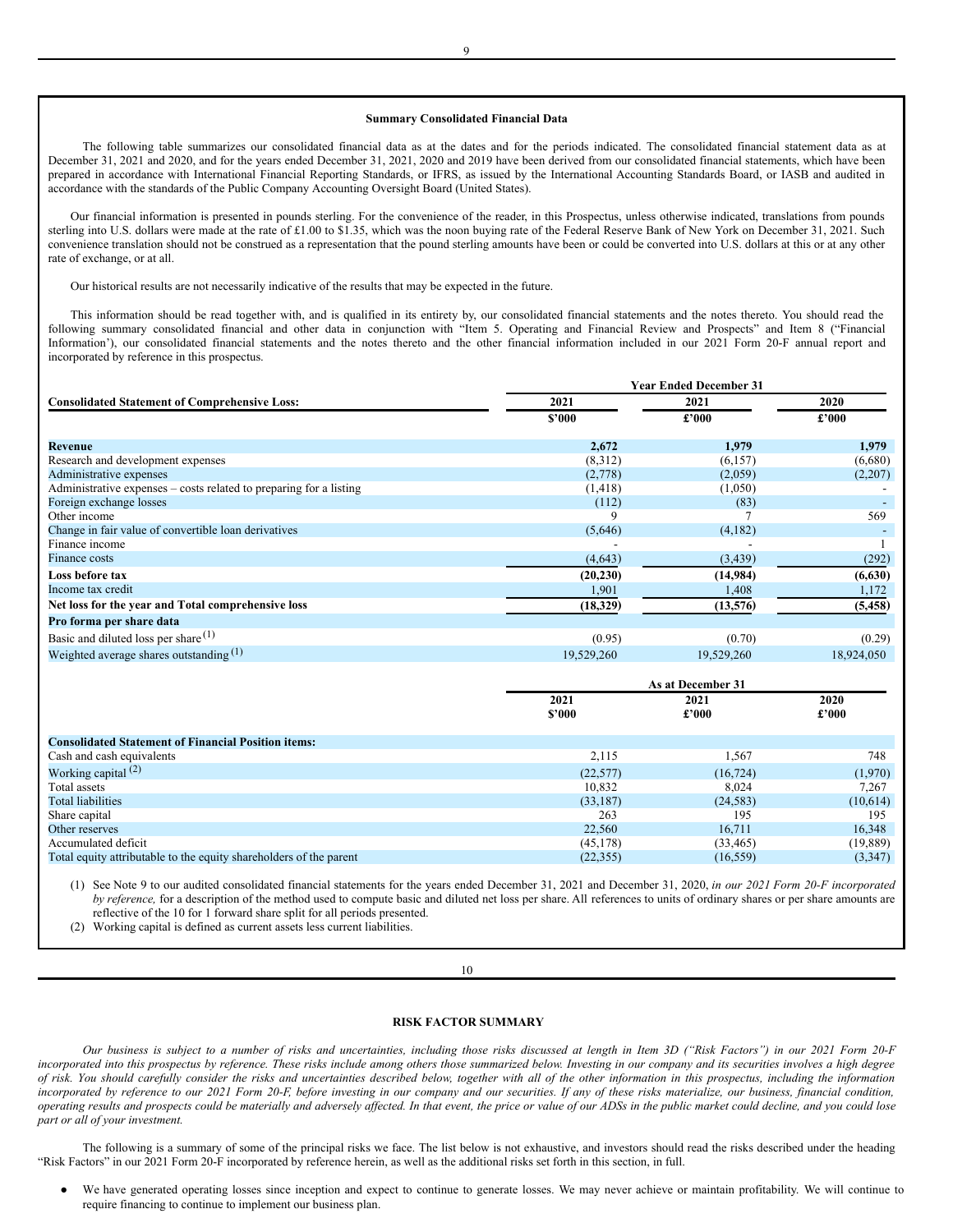- We, as well as our independent registered public accounting firm, in relation to our financial position, have expressed substantial doubt about our ability to continue as a going concern.
- Our lack of any approved products and our limited operating history may make it difficult for an investor to evaluate the success of our business to date and to assess our future viability.
- GD-T cell therapies are a novel approach to treating cancers and viruses, which have development risks and will require us to obtain regulatory approvals for development, testing, commercialization, manufacturing and distribution. We may not achieve all the required regulatory approvals or approvals may not be obtained as timely as needed.
- Because of the novel approach, potential side effects, and long-term efficacy, regulatory approval will require considerable time for trials, data collection, regulatory submissions and funding for the process.
- Enrolling patients in clinical trials may be difficult for many reasons, including high screen failure, GD-T cell proliferation capacity, timing, proximity and availability of clinical sites, perceived risks, and publicity about the success or lack of success in the methods of treatment. COVID-19 requirements may also disrupt or delay the conduct of clinical trials.
- Because GD-T cell therapies are novel, our research and development and clinical trial results may not support our products intended purposes and regulatory approval. We are heavily dependent on the success of our lead product candidate (OmnImmune®), and intend to seek breakthrough therapy designation for some or all of our other therapeutic candidates, ImmuniStim®, TCB005, TCB006 and TCB009.
- Market opportunities for certain of our product candidates may be limited to those patients who are ineligible for or have failed prior treatments. This class of patient may be limited in number, difficult to locate and service, require special governmental approval, and unable to pay or obtain reimbursement.
- We rely on many third parties for aspects of our product development and commercialization, such as raw material supply, clinical trials, obtaining approvals, aspects of manufacturing, development of additional product candidates and distribution. We may not be able to control these parties and their business practices, such as compliance with good manufacturing requirements or their ability to supply or service us timely, which will likely disrupt our business.
- We face substantial competition: others may discover, develop or commercialize competing products before or more successfully than TCB.
- Even if we are able to commercialize any product candidates, such drugs may become subject to unfavorable pricing regulations or third-party coverage and reimbursement policies. Commercialized products may not be adopted by the medical profession.
- Because we operate internationally, we will be subject to a wide array of regulation of the United Kingdom, European Union and United States. In addition to regulation surrounding new drug development and their manufacture, distribution and use, we will be subject, for example to data protection rules relating to medical records, medical and general privacy laws, environmental laws regarding medical waste, and bribery and corrupt practices law, in addition to all the drug related approval, manufacturing and distribution rules.
- Product liability claims are frequent in drug development of novel therapies and insurance is mandatory and expensive. The inability to obtain insurance may prevent product development and claims may surpass our ability to pay and call into question the efficacy of a product with resulting reputational damage.

# 11

- Protecting our intellectual property is paramount in our ability to be able to commercialize our products and generate revenues and investment return for our stockholders. We may not be able to obtain the intellectual property protection we seek due to its cost, requirement to pursue it in many jurisdictions, challenges by others and patent office rejection.
- Obtaining and maintaining our patent protection depends on compliance with various procedural, document submission, fee payment and other requirements imposed by governmental patent agencies acting in multiple jurisdictions, and our patent protection could be reduced or eliminated for non-compliance with these requirements.
- As part of product development, we may need to license aspects of our research and products from third parties or if our IP is challenged, we may have to seek license accommodation, any of which may be expensive, limited in scope, or unavailable.
- We currently have a limited number of employees, and our future success depends on our ability to retain key executives and to attract, retain and motivate qualified personnel at all levels.
- We will need to grow the size and capabilities of our organization, and we may experience difficulties in managing this growth including but not limited to running a public company and taking a therapeutic through to market approval.
- We expect to expand our development and regulatory capabilities and potentially implement sales, marketing and distribution capabilities, and as a result, we may encounter difficulties in managing our growth, which could disrupt our operations. We expect to require further funding for these expansions of activity.
- We will incur increased costs as a result of operating as a public company in the United States, and our management is required to devote substantial time to new compliance initiatives and corporate governance practices.
- Certain of our existing stockholders, members of our board of directors and senior management maintain the ability to exercise significant control over us. Your interests may conflict with the interests of these existing stockholders.
- We are offering ADSs, which provide rights that are different from directly holding our ordinary shares.
- Future sales, or the possibility of future sales, of a substantial number of our ordinary shares, through the additional deposit of ordinary shares for ADSs, could adversely affect the price of our ADSs in the market. After any lock up period, a substantial number of our issued and outstanding ordinary shares will be eligible for trading on the public securities market by their being deposited with the depositary for ADSs.
- As a foreign private issuer, we, and our stockholders, have certain exceptions to disclosure regulation under United States federal securities regulation, and take certain Nasdaq governance exceptions. Consequently, investors may not have the totality of disclosure about and governance controls in TCB as compared to United States domestic reporting companies.
- Shareholder rights and recourse will be governed by and ultimately determined by Scottish and United Kingdom law and judicial process, which in many ways are more limited than United States law and practice. Most of our directors and officers are not resident in the United States. Most of our assets are located in the United Kingdom.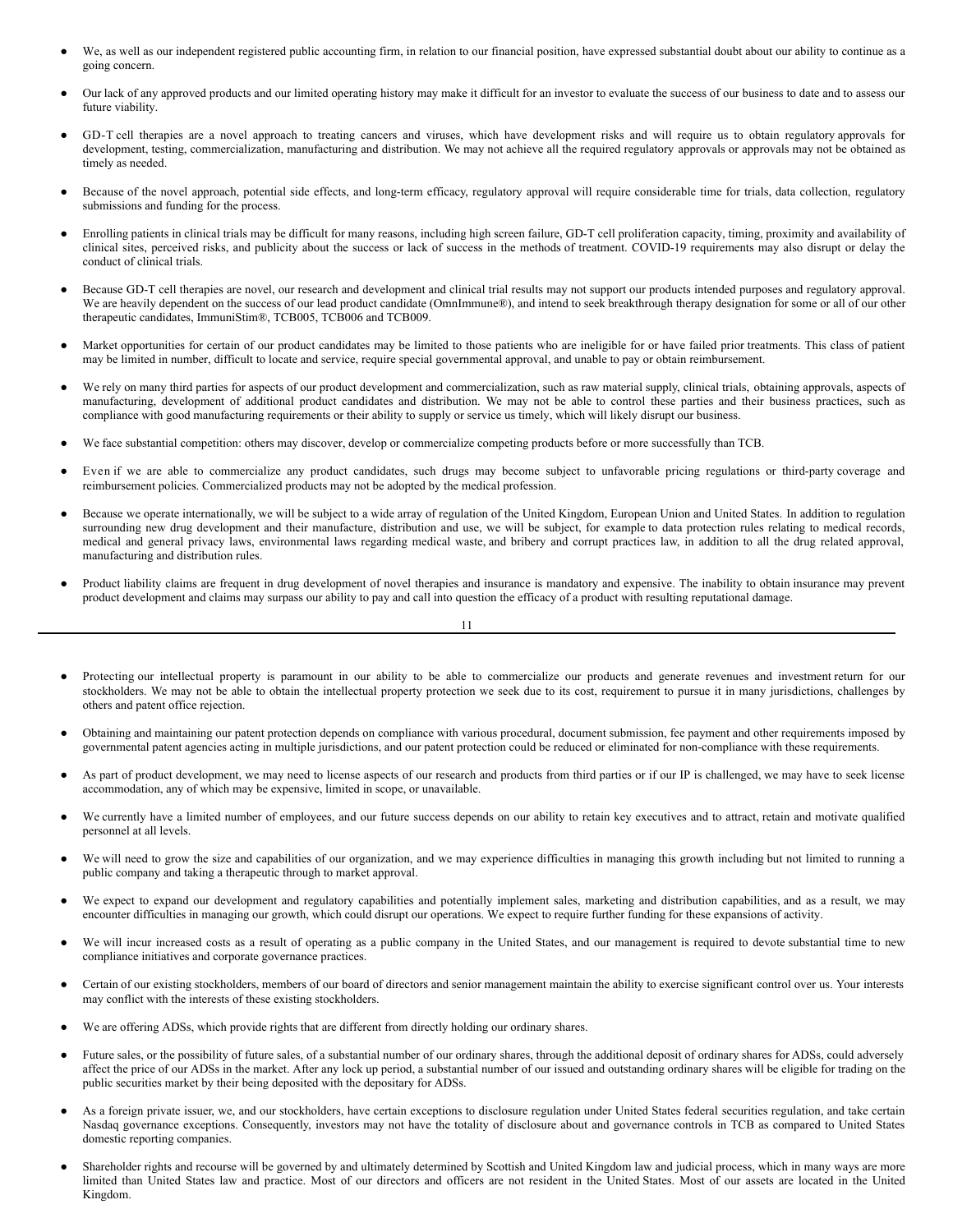# <span id="page-8-0"></span>**DIVIDEND POLICY**

Since inception, we have not declared or paid any dividends on our ordinary shares. We do not have any current plans to pay any dividends on our ordinary shares, including those represented by ADSs, in the foreseeable future. We intend to retain all our available funds and any future earnings to operate and expand our business. Because we do not anticipate paying any cash dividends in the foreseeable future. Capital appreciation, if any, will be your sole source of gains, and you may never receive a return on your investment.

The determination to pay dividends, if any, will be made at the discretion of our board of directors and may be based on a number of factors, including our future operations and earnings, capital requirements and surplus, general financial condition, contractual and legal restrictions and other factors that the board of directors may deem relevant.

Under current Scottish law, among other things, a company's accumulated realized profits must exceed its accumulated realized losses (on a non-consolidated basis) before dividends can be paid. Accordingly, we may only pay dividends if we have sufficient distributable reserves (on a non-consolidated basis), which are our accumulated realized profits that have not been previously distributed or capitalized less our accumulated realized losses, so far as such losses have not been previously written off in a reduction or reorganization of capital.

#### <span id="page-8-1"></span>**USE OF PROCEEDS**

We estimate that the net proceeds from the sale of the ADSs in this offering will be \$\_\_\_\_ million (or \$\_\_\_ million if the underwriters exercise their over-allotment option to purchase additional ADSs in full), based on an assumed public offering price of \$\_\_\_\_ per ADS, and after deducting the estimated underwriting discounts and commissions and estimated offering expenses payable by us.

We currently expect to use the net proceeds from this offering primarily as follows:

- to finance the cost of treating patients under our proposed ACHIEVE clinical trial using our unmodified GD-T product OmnImmune® (TCB 008-001), a phase II into pivotal (phase III) /3 trial for the treatment of acute myeloid leukemia, and
- To finance our ongoing operating overhead and add to our cash reserves for working capital management -

[We expect that the net proceeds from this offering, combined with our current cash (which, at [date] amounted to approximately \$[XX]), will be sufficient to fund operations through [QX 202X]. However, we will need to raise additional capital in order to continue product development; complete the clinical trials referred to in the above analysis and additional, new clinical trials; pursue regulatory approvals; protect our intellectual property, and generally commercialize our product candidates and scale up our operating and overhead infrastructure. Our expected use of net proceeds from this offering, as described above, represents our current intentions based upon our present plans and business condition. As of the date of this prospectus, we cannot predict with certainty all of the particular uses for the net proceeds to be received upon the completion of this offering or the actual amounts that we will spend on the uses set forth above. We believe opportunities may exist from time to time to expand our current business through the acquisition or in-license of complementary product candidates or programming technologies. While we have no current plans or agreements for any specific acquisitions or in-licenses at this time, we may use a portion of the net proceeds for these purposes.

The amounts and timing of our actual expenditures will depend on numerous factors, including the progress of our clinical trials, the potential for achieving accelerated regulatory approval and the amount of cash used in our operations. We therefore cannot estimate with certainty the amount of net proceeds to be used for the purposes described above. We may find it necessary or advisable to use the net proceeds for other purposes, and we will have broad discretion in the application of the net proceeds.

Pending these uses, we plan to invest the net proceeds of this offering and our existing cash reserves in short-term, interest-bearing obligations, investment-grade instruments, certificates of deposit or direct or guaranteed obligations of the United States and the United Kingdom. The goal with respect to the investment of these net proceeds is capital preservation and liquidity so that such funds are readily available to fund our operations. Our investment positions will also take into consideration the law and rules under the U.S. Investment Company Act of 1940, so as to avoid being characterized as an investment company thereunder.

13

#### <span id="page-8-2"></span>**CAPITALIZATION**

The following table sets forth our cash and cash equivalents, indebtedness and capitalization as of December 31, 2021, on:

You should read this information in conjunction with our consolidated financial statements and the related notes and "Item 5. Operating and Financial Review and Prospects" section contained in the 2021 Form 20-F incorporated by reference in this prospectus.

(1) an actual basis;

(2) a pro forma basis to give effect to (i) the accrued interest on the Convertible Loan Notes in issue at December 31, 2021;(ii) the issue, at IPO on February 10, 2022, <br>[ADSs and [I] Warrants on conversion of Convertible of [ ] ADSs and [ ] Warrants on conversion of Convertible Loan Notes (including the interest accrued to date) pursuant to the provisions of such notes; (iii) the fair value adjustment in relation to the Convertible Loan Note derivates based on the IPO price; (iv) the issue, at IPO on February 10, 2022, of 4,117,648 ADSs and the 9,470,590 Warrants; (v) the movement in the fair value of the warrants in issue as at May [xx], 2022; and (vi) the repayment of Convertible Loan Notes (including the interest accrued to date) pursuant to the provisions of such notes totaling [\$ ].

(3) a pro forma basis as adjusted to give effect to (i) the sale of  $\overline{A}$  ADSs pursuant to this prospectus, at the public offering price of \$ per one ADS in this offering.

The pro forma as adjusted calculations assume a public offering price of \$\_\_\_\_ per one ADS after deducting the estimated underwriting discounts and commissions and estimated offering expenses payable by us.

You should read this information together with our audited consolidated financial statements and related notes of TC BioPharm (Holdings) plc appearing elsewhere in this prospectus and the information set forth under the sections titled "Use of Proceeds" and "Management's Discussion and Analysis of Financial Condition and Results of Operations".

| As of December 31, 2021                         |            |               |              |  |
|-------------------------------------------------|------------|---------------|--------------|--|
|                                                 |            |               | Pro Forma As |  |
|                                                 | Actual (1) | Pro Forma (2) | Adjusted (3) |  |
| (in thousands, except share and per share data) |            |               |              |  |
|                                                 |            |               |              |  |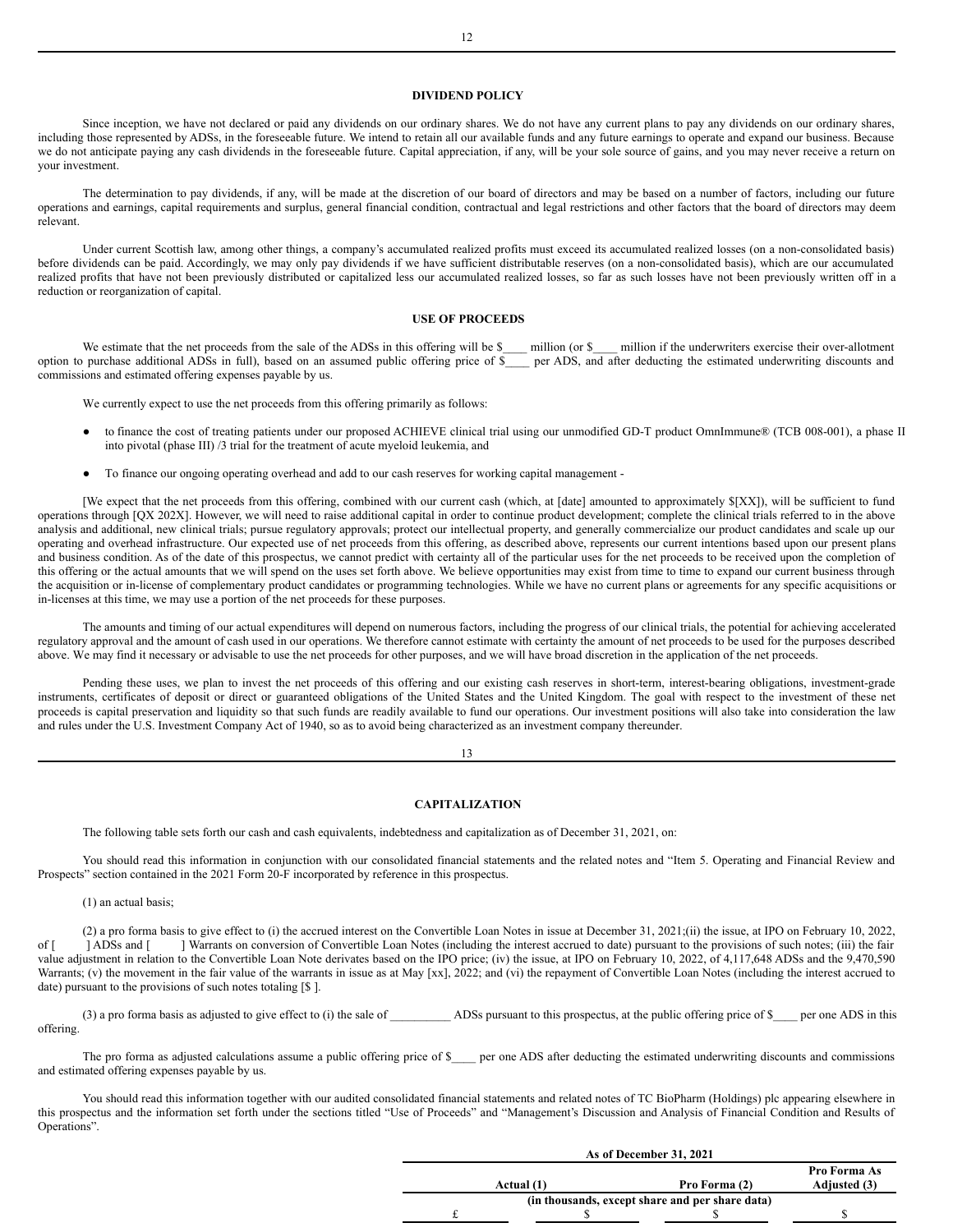| Cash and cash equivalents                                         |    |  |  |
|-------------------------------------------------------------------|----|--|--|
| Convertible Loan Notes                                            |    |  |  |
| Convertible Loan Notes - derivative                               |    |  |  |
|                                                                   |    |  |  |
| Total equity attributable to equity holders:                      |    |  |  |
| A Ordinary shares, £0.01 par value; 1,734,580 shares authorized,  |    |  |  |
| issued and outstanding, actual; Nil shares authorized, issued and |    |  |  |
| outstanding, pro forma; Nil shares authorized, issued and         |    |  |  |
| outstanding, pro forma as adjusted                                |    |  |  |
| Ordinary shares, £0.01 par value; 17,813,020 shares authorized,   |    |  |  |
| issued and outstanding, actual; £0.01 par value 28,063,909 shares |    |  |  |
| authorized, issued and outstanding, pro forma; £0.01 par value [] |    |  |  |
| shares authorized, issued and outstanding, pro forma as adjusted  |    |  |  |
| Share premium                                                     |    |  |  |
| Accumulated deficit                                               |    |  |  |
| Total shareholders' equity                                        |    |  |  |
|                                                                   |    |  |  |
| Total capitalization                                              |    |  |  |
|                                                                   |    |  |  |
|                                                                   | 14 |  |  |
|                                                                   |    |  |  |

The number of our ordinary shares (including shares represented by ADSs) to be outstanding after this offering is based on \_\_\_\_\_\_\_\_\_\_ ordinary shares outstanding as of December 31, 2021, which gives effect to our corporate reorganization (including the exchange of all issued shares into ordinary shares on a 10-for-1 basis), and the issue of up to a further 1,234,646 ordinary shares issuable, immediately prior to the IPO, under the terms of our Articles of Association to certain shareholders who, prior to the IPO, owned certain ordinary share which carried the right, to subscribe at nominal value for a certain number of additional shares, calculated by reference to the pre-money valuation of the IPO and excludes:

- Any exercise by the underwriters of the over-allotment option to purchase up to \_\_\_\_\_\_\_\_\_\_ ADSs and or exercise of the Representative's Warrants for \_\_\_\_\_\_\_\_\_\_ ADSs (or ADSs, if the over-allotment option is exercised);
- ] ordinary shares issuable upon the exercise of options outstanding under our 2014 Share Option Scheme (as amended) as of [ ], 2022, with a weightedaverage exercise price of  $[f \quad]$  per share.
- [ ] ordinary shares issuable upon the exercise of options outstanding under our 2021 Share Option Scheme, as more fully described in the section titled "Management—Equity Incentive Plans";
- [ ] ordinary shares issuable upon the exercise of options outstanding, at a future date based on the achievement of certain clinical and commercial milestones with an exercise price of  $[f_1]$  per share.
- With respect to the Convertible Loan Notes, the potential further issuances of up to [ ] ADSs and [ ] Warrants, at the option of the holders of Convertible Loan Notes.

To the extent these outstanding options or any newly issued options are exercised, or we issue additional ordinary shares in the future, there will be further dilution to the new investors purchasing ordinary shares in this offering. In addition, we may choose to raise additional capital because of market conditions or strategic considerations, even if we believe that we have sufficient funds for our current or future operating plans. If we raise additional capital through the sale of equity or convertible debt securities, the issuance of these securities could result in further dilution to our shareholders.

# <span id="page-9-0"></span>**DILUTION**

If you invest in our ADSs in this offering, your ownership interest of our ordinary shares will be immediately diluted to the extent of the difference between the public offering price per ADS in this offering and the pro forma as adjusted net tangible book value per ADS after this offering. For the purposes of calculating the potential impact of dilution, the full value of the offering price of \$\_\_\_ per ADS has been ascribed to the ADS. Dilution results from the fact that the public offering price per ADS is substantially in excess of the net tangible book value per ADS.

As of December 31, 2021, we had a historical net tangible book value of  $(f_{\text{max}})$  million, or  $(f_{\text{max}})$  per ADS (equivalent to  $(f_{\text{max}})$ ) per ADS). Our net tangible book value per ADS represents total tangible assets less total liabilities, divided by the number of ordinary shares and the A class ordinary shares outstanding on December 31, 2021.

After giving further effect to the sale of \_\_\_\_\_\_\_\_\_\_\_ ADSs in this offering at an assumed public offering price of \$\_\_\_\_ per ADS and after deducting the underwriting discounts and commissions and estimated offering expenses payable by us, our as adjusted net tangible book value at December 31, 2021 would have been \$ million, or £\_\_\_ million or \$\_\_\_ per share, or £\_\_\_ per share. This represents an immediate increase in pro forma as adjusted net tangible book value of \$\_\_\_ per ADS to existing investors and immediate dilution of \$\_\_\_\_ per ADS to new investors attributable to this offering. The following table illustrates this dilution to new investors purchasing ADSs in this offering:

| Assumed public sale price per ADS                                                                                   |  |
|---------------------------------------------------------------------------------------------------------------------|--|
| Historical net tangible book value per ADS as at December 31, 2021                                                  |  |
| Decrease in net tangible book value per ADS attributable to the proforma presentation of Convertible Loan Notes, as |  |
| described above                                                                                                     |  |
| Pro forma net tangible book value per ADS as of December 31, 2021                                                   |  |
| Increase in net tangible book value per ADS attributable to this offering and issue of Convertible Loan Notes       |  |
| Pro forma as adjusted net tangible book value per ADS after this offering and issue of Convertible Loan Notes       |  |
| Dilution per ADS to new investors purchasing ADSs in this offering                                                  |  |
|                                                                                                                     |  |

If the underwriters exercise their option to purchase additional ADSs in full, the pro forma as adjusted net tangible book value per ADS after the offering would be the increase in net tangible book value per ADS to existing shareholders would be \$\_\_\_\_ and the immediate dilution in net tangible book value per ADS to new investors in this offering would be \$\_\_\_\_.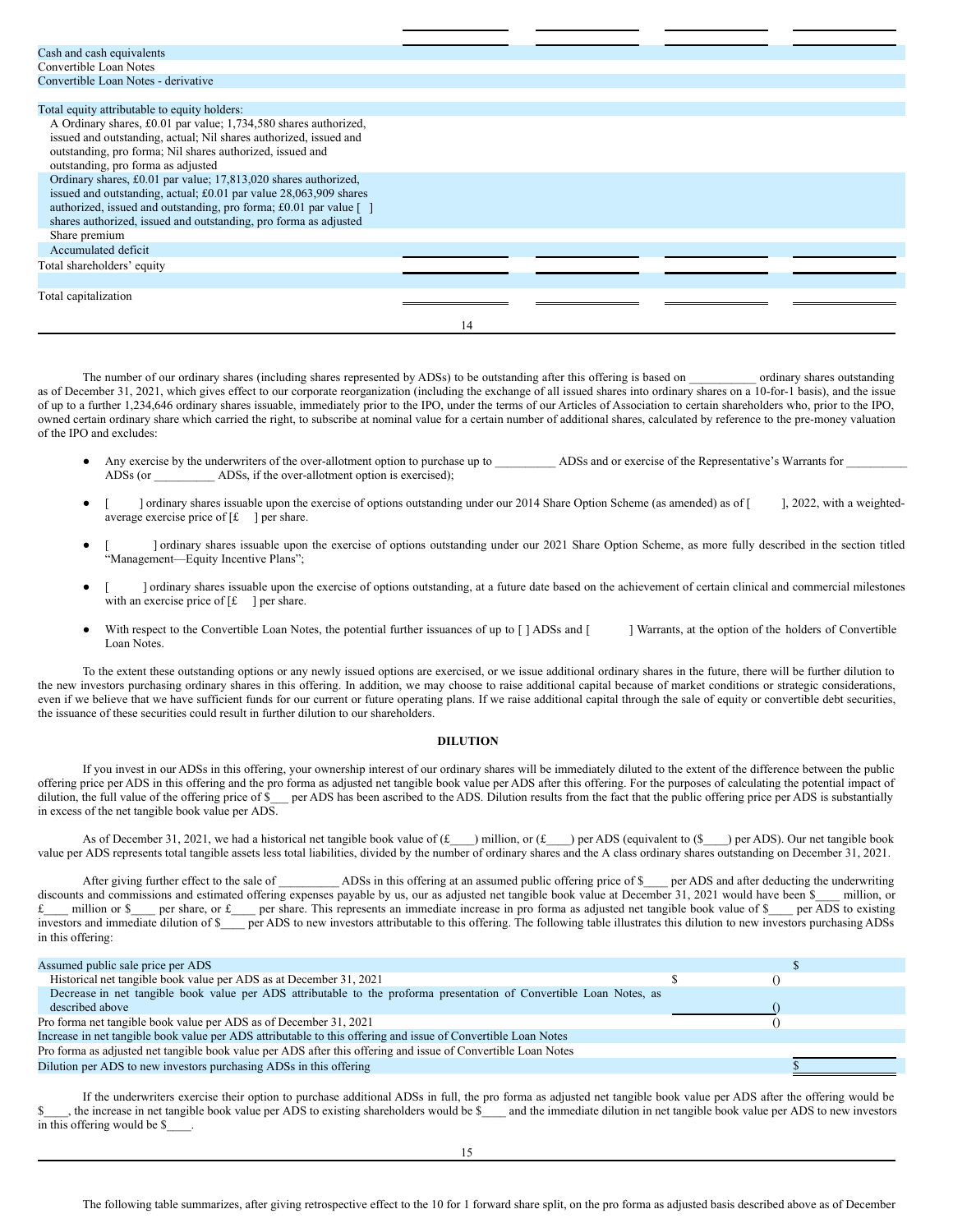31, 2021, the differences between the existing shareholders, those investors receiving shares from conversion of Convertible Loan Notes and the new investors in this offering with respect to the number of ADSs offered hereby, the total consideration paid to us and the average price per share, based on an assumed public offering price of \$\_ ADS before deducting estimated underwriting discounts and commissions and estimated offering expenses payable by us.

**Average**

|                       | <b>Ordinary Shares</b><br><b>Issued</b> |         |        | <b>Total Consideration</b> | $\cdots$<br><b>Price Per</b><br>Ordinary |
|-----------------------|-----------------------------------------|---------|--------|----------------------------|------------------------------------------|
|                       | Number                                  | Percent | Amount | Percent                    | <b>Share</b>                             |
| Existing shareholders |                                         |         |        |                            |                                          |
| New investors         |                                         |         |        |                            |                                          |
| Total                 |                                         |         |        |                            |                                          |

If the underwriters exercise their option to purchase additional ADSs in full, the percentage of ordinary shares held by existing shareholders will decrease to \_\_\_% of the total number of ordinary shares outstanding immediately after the offering, and the number of ordinary shares underlying the ADSs held by new investors will be increased to or  $\%$  of the total number of ordinary shares outstanding after this offering.

The number of our ordinary shares (including shares represented by ADSs) to be outstanding after this offering is based on \_\_\_\_\_\_\_\_\_\_ ordinary shares outstanding as of December 31, 2021, which gives effect to our corporate reorganization (including the exchange of all issued shares into ordinary shares on a 10-for-1 basis), and the issue of \_\_\_\_\_\_\_\_\_ \_ ordinary shares represented by ADSs in our initial public offering and excludes:

- Any exercise by the underwriters of the over-allotment option to purchase up to \_\_\_\_\_\_\_\_\_\_ ADSs and or exercise of the Representative's Warrants for \_\_\_\_\_\_\_\_\_\_ ADSs (or \_\_\_\_\_\_\_\_\_\_ ADSs, if the over-allotment option is exercised);
- [ ] ordinary shares issuable upon the exercise of options outstanding under our 2014 Share Option Scheme (as amended) as of [ ], 2022, with a weightedaverage exercise price of  $[f \quad]$  per share.
- [ ] ordinary shares issuable upon the exercise of options outstanding under our 2021 Share Option Scheme, as more fully described in the section titled "Management—Equity Incentive Plans";
- [ ] ordinary shares issuable upon the exercise of options outstanding, at a future date based on the achievement of certain clinical and commercial milestones with an exercise price of  $[f \quad]$  per share.
- With respect to the Convertible Loan Notes, the potential further issuances of up to [] ADSs and [ ] Warrants, at the option of the holders of Convertible Loan Notes.

16

# <span id="page-10-0"></span>**MATERIAL INCOME TAX CONSIDERATIONS**

The following summary contains a description of material U.K. and U.S. federal income tax consequences of the acquisition, ownership and disposition of our ordinary shares. This summary should not be considered a comprehensive description of all the tax considerations that may be relevant to the decision to acquire our ordinary *shares.*

# **U.S. Federal Income Taxes**

The following is a summary of the material U.S. federal income tax consequences to U.S. Holders (as defined below) of purchasing, owing and disposing of the ordinary shares or ADSs. This discussion is included for general informational purposes only, does not purport to consider all aspects of U.S. federal income taxation that might be relevant to a U.S. Holder, and does not constitute, and is not, a tax opinion for or tax advice to any particular U.S. Holder of ordinary shares or the ADSs. The summary does not address any U.S. tax matters other than those specifically discussed. The summary is based on the provisions of the U.S. Internal Revenue Code of 1986, as amended (the "**Code**"), existing, temporary and proposed Treasury Regulations issued thereunder, judicial decisions and administrative rulings and pronouncements and other legal authorities, all as of the date hereof and all of which are subject to change, possibly with retroactive effect. Any such change could alter the tax consequences described herein.

The discussion below applies only to U.S Holders as capital assets within the meaning of Section 1221 of the Code (generally, property held for investment), and does not address the tax consequences that may be relevant to U.S. Holders who, in light of their particular circumstances, may be subject to special tax rules, including without limitation:

- insurance companies, tax-exempt organizations, regulated investment companies, real estate investment trusts, brokers or dealers in securities or foreign currencies, banks and other financial institutions, mutual funds, retirement plans, traders in securities that elect to mark to market, certain former U.S. citizens or long-term residents;
- U.S. Holders that are classified for U.S. federal income tax purposes as partnerships and other pass-through entities and investors therein;
- U.S. Holders who hold ordinary shares or ADSs as part of a hedge, straddle, constructive sale, conversion, or other integrated or risk-reduction transaction, as "qualified small business stock," within the meaning of Section 1202 of the Code or as Section 1244 stock for purposes of the Code;
- U.S. Holders who hold ordinary shares or ADSs through individual retirement or other tax-deferred accounts;
- U.S. Holders that have a functional currency other than the U.S. dollar;
- U.S. Holders who are subject to the alternative minimum tax provisions of the Code or the Medicare surtax of 3.8% on net investment income imposed by Section 1411 of the Code;
- U.S. Holders who acquire their ordinary shares or ADSs pursuant to any employee share option or otherwise as compensation;
- U.S. Holders required to accelerate the recognition of any item of gross income with respect to their ordinary shares or ADSs as a result of such income being recognized on an applicable financial statement; or
- U.S. Holders who hold or held, directly or indirectly, or are treated as holding or having held under applicable constructive attribution rules, 10% or more of the ordinary shares or ADSs of the company, measured by voting power or value.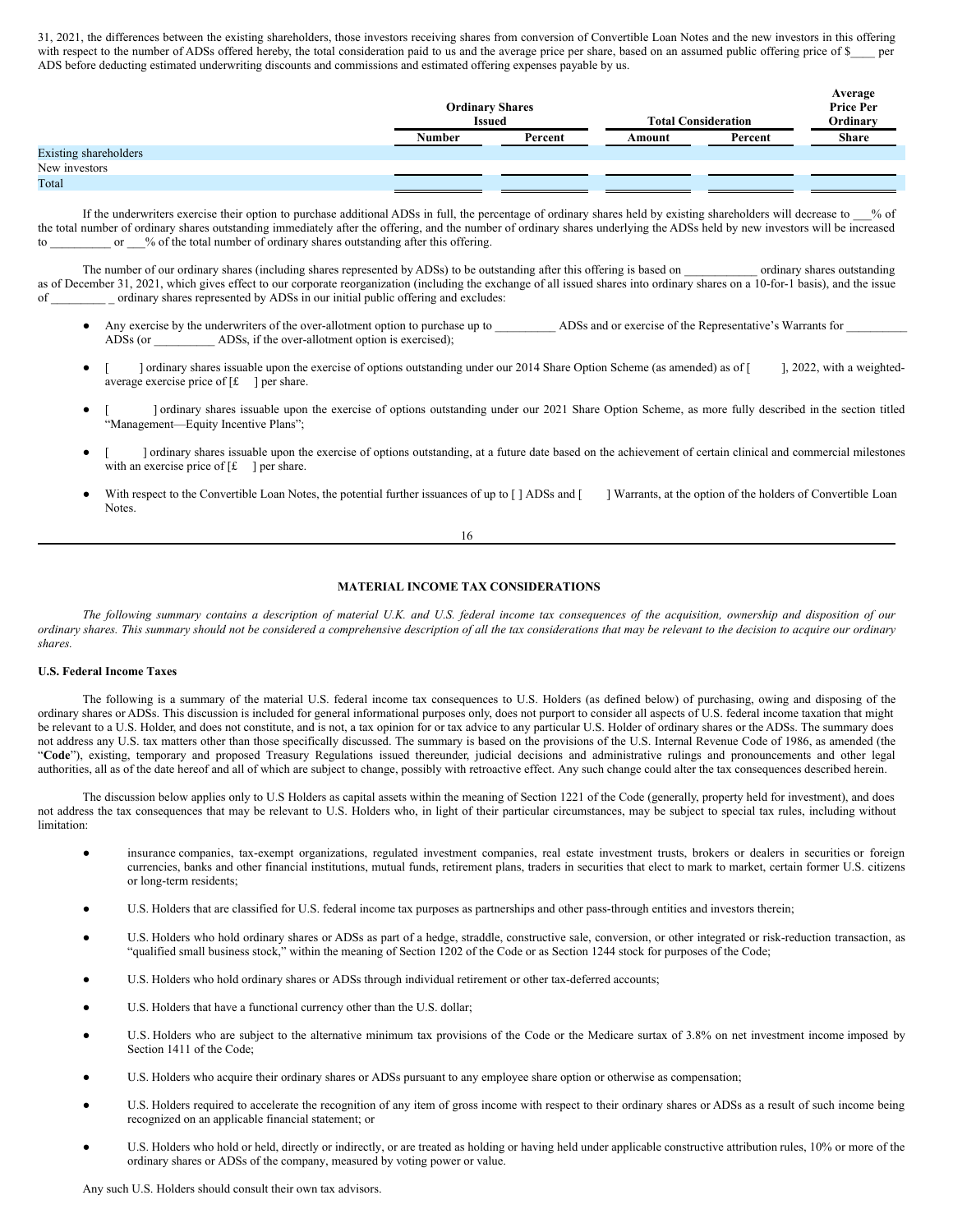For purposes of this discussion, a "U.S. Holder" means a holder of our ordinary shares or ADSs that is or is treated as, for U.S. federal income tax purposes,

- (i) an individual citizen or resident of the United States;
- (ii) a corporation (or other entity taxable as a corporation for U.S. federal income tax purposes) created or organized in or under the laws of the United States, any State thereof or the District of Columbia or any entity treated as such for U.S. federal income tax purposes;
- (iii) an estate the income of which is subject to U.S. federal income taxation regardless of its source, or
- (iv) a trust (A) the administration over which a U.S. court exercises primary supervision and all of the substantial decisions of which one or more U.S. persons have the authority to control, or (B) that has a valid election in effect under the applicable Treasury Regulations to be treated as a U.S. person under the Code.

17

If a partnership or other pass-through entity (including any entity or arrangement treated as such for purposes of U.S. federal income tax law) holds our ordinary shares or ADSs, the tax treatment of a partner of such partnership or member of such entity will generally depend upon the status of the partner and the activities of the partnership. Partnerships and other pass-through entities holding our ordinary shares or ADSs, and any person who is a partner or member of such entities should consult their own tax advisors regarding the tax consequences of purchasing, owning and disposing of the ordinary shares or ADSs.

#### **Passive Foreign Investment Company Considerations**

A non-U.S. corporation, such as TCB, will be classified as a passive foreign investment company, or PFIC, for U.S. federal income tax purposes, if, in the case of any particular taxable year, either (i) 75% or more of its gross income for such taxable year consists of certain types of "passive" income or (ii) 50% or more of the value of its assets (based on an average of the quarterly values of the assets) during such taxable year is attributable to assets that produce or are held for the production of passive income. For this purpose, cash is categorized as a passive asset and the company's un-booked intangibles associated with active business activities may generally be classified as active assets. Passive income generally includes, among other things, dividends, interest, rents, royalties, and gains from the disposition of passive assets. For this purpose, a foreign corporation will be treated as owning its proportionate share of the assets and earning its proportionate share of the income of any other non-U.S. corporation in which it owns, directly or indirectly, more than 25% (by value) of the stock.

Based upon its current income and assets and projections as to the value of the ordinary shares or ADSs, it is not presently expected that we will be classified as a PFIC for the 2022 taxable year or the foreseeable future.

The determination of whether we will be or become a PFIC will depend upon the composition of its income (which may differ from our historical results and current projections) and assets and the value of its assets from time to time, including, in particular the value of its goodwill and other un-booked intangibles (which may depend upon the market value of the ordinary shares or ADSs from time to time and may be volatile). Among other matters, if our market capitalization is less than anticipated or subsequently declines, we may be classified as a PFIC for the taxable year in the 2021 taxable year or future taxable years. It is also possible that the IRS may challenge the classification or valuation of our assets, including its goodwill and other unbooked intangibles, or the classification of certain amounts received by us, including interest earnings, which may result in our being, or becoming classified as, a PFIC for the taxable year in 2021 or future taxable years.

The determination of whether we will be or become a PFIC may also depend, in part, on how, and how quickly, it uses liquid assets and the cash proceeds of this offering or otherwise. If we were to retain significant amounts of liquid assets, including cash, the risk of our being classified as a PFIC may substantially increase. Because there are uncertainties in the application of the relevant rules and PFIC status is a factual determination made annually after the close of each taxable year, there can be no assurance that we will not be a PFIC for the 2022 taxable year or any future taxable year, and no opinion of counsel has or will be provided regarding the classification of us as a PFIC. If we were classified as a PFIC for any year during which a holder held our ordinary shares or ADSs, it generally would continue to be treated as a PFIC for all succeeding years during which such holder held the ordinary shares or ADSs. The discussion below under "—Dividends Paid on Ordinary Shares or ADSs" and "—Sale or Other Disposition of Ordinary Shares or ADS" is written on the basis that we will not be classified as a PFIC for U.S. federal income tax purposes.

#### *Dividends Paid on Ordinary Shares or ADSs*

Subject to the PFIC rules described below, any cash distributions (including constructive distributions) paid on the ordinary shares or ADSs out of our current or accumulated earnings and profits, as determined under U.S. federal income tax principles, will generally be includible in the gross income of a U.S. Holder as dividend income on the day actually or constructively received by the U.S. Holder, in the case of ordinary shares or ADSs. Because we do not intend to determine our earnings and profits on the basis of U.S. federal income tax principles, any distribution will generally be treated as a "dividend" for U.S. federal income tax purposes. Under current law, a non-corporate recipient of a dividend from a "qualified foreign corporation" will generally be subject to tax on the dividend income at the lower applicable net capital gains rate rather than the marginal tax rates generally applicable to ordinary income provided that certain holding period and other requirements are met.

A non-U.S. corporation (other than a corporation that is classified as a PFIC for the taxable year in which the dividend is paid or the preceding taxable year) will generally be considered to be a qualified foreign corporation (i) if it is eligible for the benefits of a comprehensive tax treaty with the United States which the Secretary of Treasury of the United States determines is satisfactory for these purposes and which includes an exchange of information program, or (ii) with respect to any dividend paid by such corporation on its stock, if such stock is readily tradable on an established securities market in the United States. We believe we are eligible for the benefits of the Convention Between the Government of the United States of America and the Government of the United Kingdom of Great Britain and Northern Ireland for the Avoidance of Double Taxation and the Prevention of Fiscal Evasion with Respect to Taxes on Income and On Capital Gains, or the United States-United Kingdom income tax treaty (which the Secretary of the Treasury of the United States has determined is satisfactory for this purpose and includes an exchange of information program), in which case it would be treated as a qualified foreign corporation with respect to dividends paid on the ordinary shares or ADSs. U.S. Holders are urged to consult their tax advisors regarding the availability of the reduced tax rate on dividends in their particular circumstances. Dividends received on the ordinary shares will not be eligible for the dividends received deduction allowed to corporations.

18

#### *Sale or Other Disposition of Ordinary Shares or ADSs*

Subject to the PFIC rules discussed below, a U.S. Holder of our ordinary shares or ADSs will generally recognize capital gain or loss, if any, upon the sale or other disposition of ordinary shares or ADSs, respectively, in an amount equal to the difference between the amount realized upon the disposition and the U.S. Holder's adjusted tax basis in such ordinary shares or ADSs. Any capital gain or loss will be long-term capital gain or loss if the ordinary shares or ADSs have been held for more than one year and will generally be United States source capital gain or loss for United States foreign tax credit purposes. Long-term capital gains of non-corporate taxpayers are currently eligible for reduced rates of taxation.

#### *Disposition of Foreign Currency*

U.S. Holders are urged to consult their tax advisors regarding the tax consequences of receiving, converting or disposing of any non-U.S. currency received as dividends on our ordinary shares or ADSs.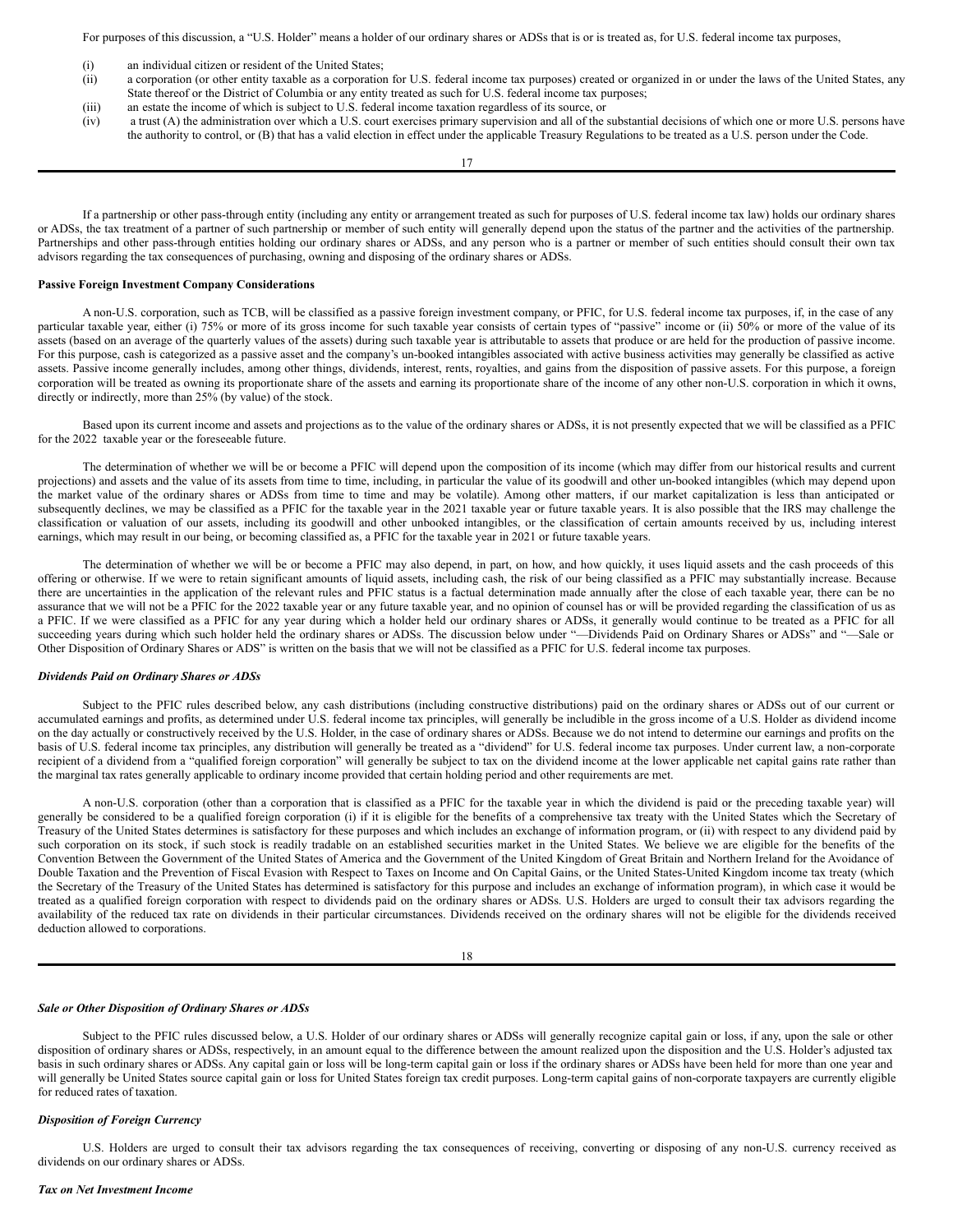A U.S. Holder may be subject to a Medicare surtax of 3.8% on some or all of such U.S. Holder's "net investment income" as defined in Section 1411 of the Code. Net investment income generally includes income from the ordinary shares or ADSs unless such income is derived in the ordinary course of the conduct of a trade or business (other than a trade or business that consists of certain passive or trading activities). You should consult your tax advisors regarding the effect this Medicare tax may have, if any, on your acquisition, ownership or disposition of ordinary shares or ADSs.

# *Passive Foreign Investment Company Rules*

If we are is classified as a PFIC for any taxable year during which a U.S. Holder holds our ordinary shares or ADSs, unless the holder makes a mark-to-market election (as described below), the holder will, except as discussed below, be subject to special tax rules that have a penalizing effect, regardless of whether we remain a PFIC, on (i) any excess distribution that we make to the holder (which generally means any distribution paid during a taxable year to a holder that is greater than 125% of the average annual distributions paid in the three preceding taxable years or, if shorter, the holder's holding period for the ordinary shares or ADSs), and (ii) any gain realized on the sale or other disposition, including, under certain circumstances, a pledge, of our ordinary shares or ADSs. Under the PFIC rules:

- The excess distribution and/or gain will be allocated ratably over the U.S. Holder's holding period for the ordinary shares or ADSs;
- The amount of the excess distribution or gain allocated to the taxable year of the distribution or disposition and any taxable years in the U.S. Holder's holding period prior to the first taxable year in which we are classified as a PFIC, or a pre-PFIC year, will be taxable as ordinary income; and
- The amount of the excess distribution or gain allocated to each taxable year other than the taxable year of the distribution or disposition or a pre-PFIC year, will be subject to tax at the highest tax rate in effect applicable to the individuals or corporations, and the interest charge generally applicable to underpayments of tax will be imposed on the resulting tax attributable to each such year.

If we are a PFIC for any taxable year during which a U.S. Holder holds our ordinary shares or ADSs and any of its non-U.S. subsidiaries is also a PFIC, such holder would be treated as owning a proportionate amount (by value) of the shares of the lower-tier PFIC for purposes of the application of these rules. Each U.S. Holder is advised to consult its tax advisors regarding the application of the PFIC rules to any of our subsidiaries.

As an alternative to the foregoing rules, a U.S. Holder of "marketable stock" in a PFIC may make a mark-to-market election with respect to such ordinary shares or ADSs, provided that they are "regularly traded" (as specially defined under the Code) on The Nasdaq Stock Market. No assurances may be given regarding whether the ordinary shares or ADSs will qualify, or will continue to be qualified, as being regularly traded in this regard. If a mark-to-market election is made, the U.S. Holder will generally (i) include as ordinary income for each taxable year that we are a PFIC the excess, if any, of the fair market value of ordinary shares or ADSs held at the end of the taxable year over the adjusted tax basis of such securities and (ii) deduct as an ordinary loss the excess, if any, of the adjusted tax basis of such securities over the fair market value of such securities held at the end of the taxable year, but only to the extent of the net amount previously included in income as a result of the mark-to-market election. The U.S. Holder's adjusted tax basis in the ordinary shares or ADSs would be adjusted to reflect any income or loss resulting from the mark-to-market election. If a U.S. Holder makes an effective mark-to-market election, in each year that we are a PFIC any gain recognized upon the sale or other disposition of the ordinary shares or ADSs will be treated as ordinary income and loss will be treated as ordinary loss, but only to the extent of the net amount previously included in income as a result of the mark-to-market election. U.S. Holders of our ordinary shares or ADSs should consult their tax advisors regarding the availability of a mark-to-market election with respect to such ordinary shares or ADSs.

19

If a U.S. Holder makes a mark-to-market election in respect of a corporation classified as a PFIC and such corporation ceases to be classified as a PFIC, the holder will not be required to take into account the mark-to-market gain or loss described above during any period that such corporation is not classified as a PFIC.

Because a mark-to-market election cannot be made for any lower-tier PFICs that a PFIC may own, a U.S. Holder who makes a mark-to-market election with respect to the ordinary shares or ADSs may continue to be subject to the general PFIC rules with respect to such holder's indirect interest in any of our non-U.S. subsidiaries that is classified as a PFIC.

We do not intend to provide information necessary for U.S. Holder's to make qualified electing fund elections, which, if available, would result in tax treatment different from the general tax treatment for PFICs described above. However, as described above under "Passive Foreign Investment Company Considerations-PFIC Classification of TCB," it is not presently expected that we will be classified as a PFIC for the 2022 taxable year or the foreseeable future.

As discussed above under "Dividends Paid on Ordinary Shares or ADSs", dividends that we pay on the ordinary shares or ADSs will not be eligible for the reduced tax rate that applies to qualified dividend income if we are is classified as a PFIC for the taxable year in which the dividend is paid or the preceding taxable year. In addition, if a U.S. Holder owns the ordinary shares or ADSs during any taxable year that we are a PFIC, the holder must file an annual information return with the IRS. Each holder is urged to consult its tax advisor concerning the U.S. federal income tax consequences of purchasing, holding, and disposing ordinary shares or ADSs if we are or become a PFIC, including the possibility of making a mark-to-market election and the unavailability of the qualified electing fund election.

# *Information reporting and backup withholding*

Certain U.S. Holders are required to report information to the IRS relating to an interest in "specified foreign financial assets," including shares issued by a non-U.S. corporation, for any year in which the aggregate value of all specified foreign financial assets exceeds \$50 thousand (or a higher U.S. dollar amount prescribed by the IRS), subject to certain exceptions (including an exception for shares held in custodial accounts maintained with a United States financial institution). These rules also impose penalties if a holder is required to submit such information to the IRS and fails to do so.

In addition, U.S. Holders may be subject to information reporting to the IRS and backup withholding with respect to dividends on and proceeds from the sale or other disposition of our ordinary shares or ADSs. Information reporting will apply to payments of dividends on, and to proceeds from the sale or other disposition of, our ordinary shares or ADSs by a paying agent within the United States to a holder, other than holders that are exempt from information reporting and properly certify their exemption. A paying agent within the United States will be required to withhold at the applicable statutory rate, currently 24%, in respect of any payments of dividends on, and the proceeds from the disposition of, our ordinary shares or ADSs within the U.S. to a U.S. Holder (other than holders that are exempt from backup withholding and properly certify their exemption) if the holder fails to furnish its correct taxpayer identification number or otherwise fails to comply with applicable backup withholding requirements. U.S. Holders who are required to establish their exempt status generally must provide a properly completed IRS Form W-9.

Backup withholding is not an additional tax. Amounts withheld as backup withholding may be credited against a holder's U.S. federal income tax liability. A U.S. Holder generally may obtain a refund of any amounts withheld under the backup withholding rules by filing the appropriate claim for refund with the IRS in a timely manner and furnishing any required information. Each U.S. Holder is advised to consult with its tax advisor regarding the application of the United States information reporting rules to their particular circumstances.

# **Material United Kingdom Tax Considerations**

The following is a description of the material U.K. tax considerations relating primarily to the ownership and disposal of our ordinary shares or ADSs by the U.S. Holders described above. The U.K. tax comments set out below are based on current U.K. tax law as applied in Scotland, and HMRC practice (which may not be binding on HMRC) as at the date of this summary, both of which are subject to change, possibly with retrospective effect. They are intended as a general guide and, save where otherwise stated, only apply to you if you are not resident in the U.K. for U.K. tax purposes and do not hold our ordinary shares or ADSs for the purposes of a trade, profession or vocation that you carry on in the U.K. through a branch, agency or permanent establishment in the U.K. and if you hold our ordinary shares as an investment for U.K. tax purposes and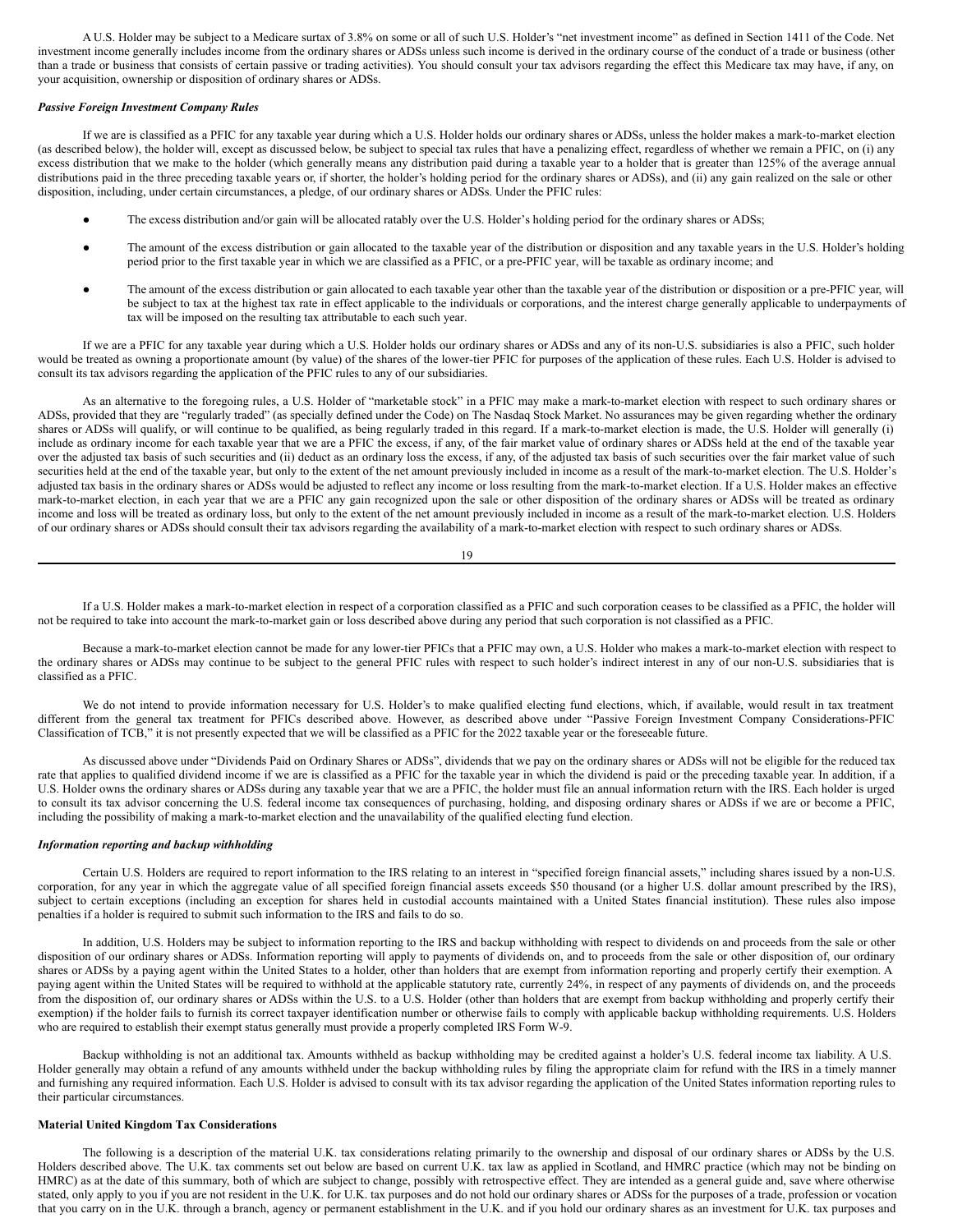This summary does not address all possible tax consequences relating to an investment in our ordinary shares or ADSs. In particular it does not cover the U.K. inheritance tax consequences of holding our ordinary shares or ADSs. It assumes that the depositary or DTC has not made an election under section 97A(1) of the Finance Act 1986. It assumes that we do not (and will not at any time) derive 75% or more of our qualifying asset value, directly or indirectly, from U.K. land, and that we are and remain solely resident in the U.K. for tax purposes. It assumes that the holder is not our officer or our employee (or of any related company of ours) and has not (and is not deemed to have) acquired the ordinary shares or ADSs by virtue of an office or employment. It assumes that a holder of ordinary shares or ADSs is the beneficial owner of the underlying ordinary shares for U.K. tax purposes. This summary is for general information only and is not intended to be, nor should it be considered to be, legal or tax advice to any particular holder. Holders of our ordinary shares or ADSs are strongly urged to consult their tax advisers in connection with the U.K. tax consequences of their investment in our securities.

#### *U.K. Taxation of Dividends and Distributions*

We will not be required to withhold amounts for or on account of U.K. tax at source when paying a dividend or distribution in respect of our ordinary shares.

Individual holders who hold our ordinary shares as an investment, who are not resident in the U.K. for U.K. tax purposes should not be subject to U.K. income tax in respect of any dividends on our ordinary shares, unless they hold their ordinary shares in connection with any trade, profession or vocation carried on (whether solely or in partnership) by them in the U.K. through a branch, agency or permanent establishment in the U.K.. In these circumstances, such holder may, depending on his or her individual circumstances, be chargeable to U.K. income tax in respect of our dividends.

Corporate holders which are not resident in the U.K. for U.K. tax purposes should not be subject to U.K. corporation tax in respect of any dividends on our ordinary shares, unless they carry on a trade in the U.K. through a permanent establishment to which the ordinary shares are attributable. In these circumstances, such holders may, depending on their individual circumstances and if an exemption from U.K. corporation tax in respect of dividend payments does not apply, be chargeable to U.K. corporation tax in respect of our dividends.

## *U.K. Taxation of Capital Gains*

An individual holder who is not resident in the U.K. for U.K. tax purposes should not be liable to U.K. capital gains tax on capital gains realized on the disposal of their ordinary shares unless such holder carries on (whether solely or in partnership) a trade, profession or vocation in the U.K. through a branch or agency in the U.K. to which our ordinary shares are attributable. In these circumstances, such holder may, depending on his or her individual circumstances, be chargeable to U.K. capital gains tax on chargeable gains arising from a disposal of his or her ordinary shares.

Any such individual holder of our ordinary shares who is temporarily non-resident for U.K. tax purposes will, in certain circumstances, become liable to U.K. tax on capital gains in respect of gains realized while they were not resident in the U.K.

A corporate holder of our ordinary shares which is not resident in the U.K. for U.K. tax purposes should not be liable for U.K. corporation tax on chargeable gains realized on the disposal of our ordinary shares unless it carries on a trade in the U.K. through a permanent establishment in the U.K. to which our ordinary shares are attributable. In these circumstances, a disposal of ordinary shares by such holder may give rise to a chargeable gain or an allowable loss for the purposes of U.K. corporation tax.

#### *Stamp Duty and Stamp Duty Reserve Tax*

The discussion below relates to the holders of our ordinary shares or ADSs wherever resident, however it should be noted that special rules may apply to certain persons such as market makers, brokers, dealers or intermediaries.

As a general rule (and except in relation to depositary receipt systems and clearance services (as to which see below)), no UK stamp duty or stamp duty reserve tax, or SDRT, is payable on the issue of the ordinary shares underlying the ADSs.

An unconditional agreement to transfer ordinary shares will normally give rise to a charge to SDRT at the rate of 0.5% of the amount or value of the consideration payable for the transfer. The purchaser of the shares is liable for the SDRT. Transfers of ordinary shares in certificated form are generally also subject to stamp duty at the rate of 0.5% of the amount or value of the consideration given for the transfer (rounded up to the next £5.00). Stamp duty is normally paid by the purchaser. The charge to SDRT will be cancelled or, if already paid, repaid (generally with interest), where a transfer instrument has been duly stamped within six years of the charge arising, (either by paying the stamp duty or by claiming an appropriate relief) or if the instrument is otherwise exempt from stamp duty.

Under current UK legislation, an issue or transfer of ordinary shares or an unconditional agreement to transfer ordinary shares to a clearance service or a depositary receipt system (including to a nominee or agent for, a person whose business is or includes the issue of depositary receipts or the provision of clearance services) will generally be subject to SDRT (and, in the case of transfers, where the transfer is effected by a written instrument, stamp duty) at a higher rate of 1.5% of the amount or value of the consideration given for the transfer or, in certain circumstances, the value of the ordinary shares unless the clearance service has made and maintained an election under section 97A of the UK Finance Act 1986, or a section 97A election. It is understood that HMRC regards the facilities of DTC as a clearance service for these purposes and we are not aware of any section 97A election having been made by the DTC.

However, based on current published HMRC practice following European Union case law in respect of the European Council Directives 69/335/EEC and 2009/7/EC, no SDRT is generally payable in respect of such an issue of ordinary shares and no SDRT or stamp duty is generally payable in respect of such a transfer of ordinary shares where such transfer is an integral part of an issue of share capital. It is noted that on January 31, 2020 the United Kingdom ceased to be a Member State of the European Union. Accordingly, the extent to which HMRC's position will remain as set out in this paragraph following the end of the transition period on December 31, 2020 is uncertain.

Any stamp duty or SDRT payable on an issue or transfer of ordinary shares to a depositary receipt system or clearance service (although strictly accountable by the clearance service or depositary receipt system operator or their nominee) will in practice generally be paid by the transferors or participants in the clearance service or depositary receipt system. Specific professional advice should be sought before incurring or reimbursing the costs of a 1.5% stamp duty or SDRT charge in any circumstances.

No UK SDRT or stamp duty is required to be paid in respect of the issue or transfer of, or an agreement to transfer, ADSs (including by way of a paperless transfer of ADSs through the facilities of DTC).

# <span id="page-13-0"></span>**UNDERWRITING**

EF Hutton, division of Benchmark Investments, LLC (the "Representative"), is acting as representative of the underwriters of the offering. We have entered into an underwriting agreement with the Representative (the "underwriting agreement"). Subject to the terms and conditions of the underwriting agreement, we have agreed to sell to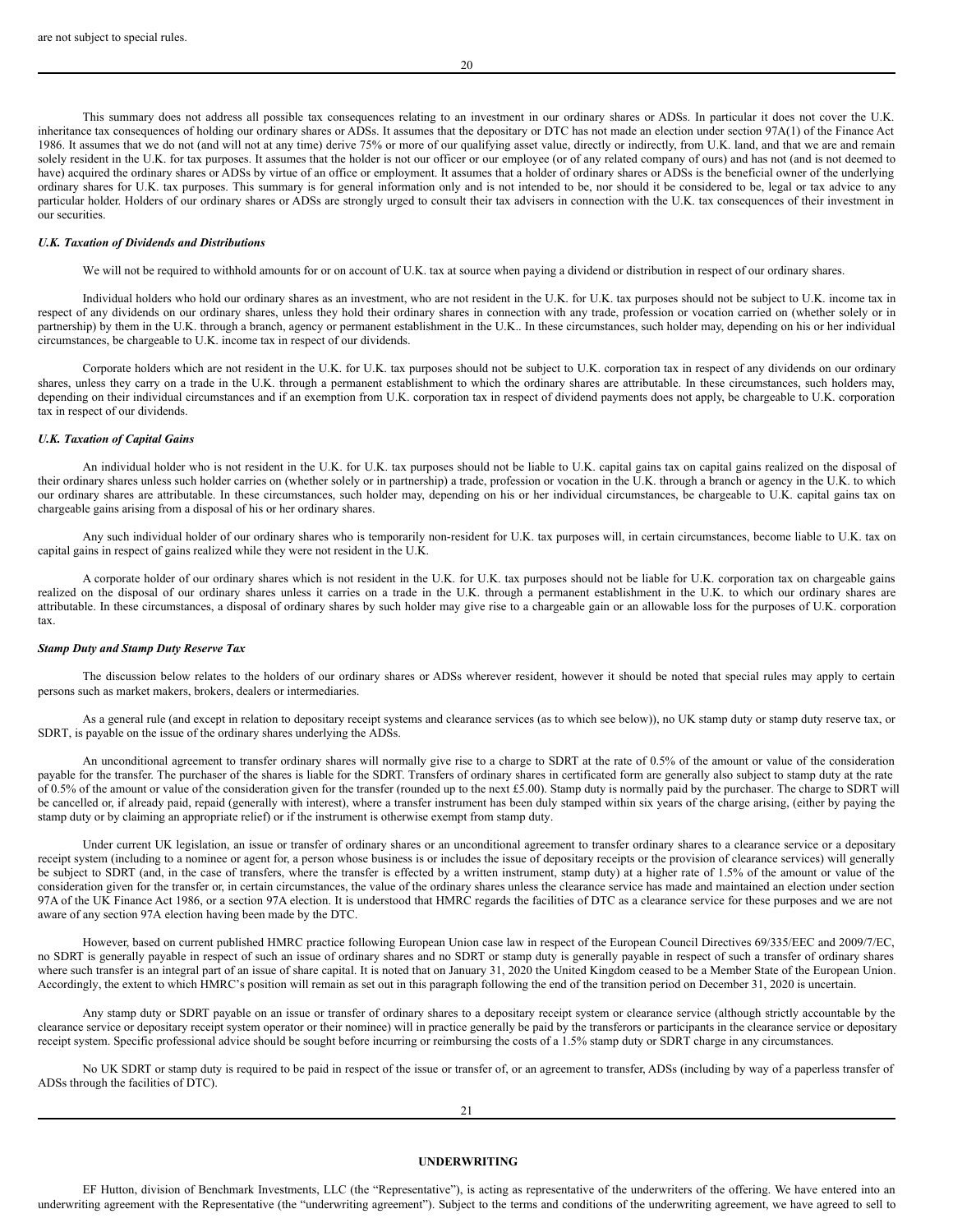each underwriter named below, and each underwriter named below has severally agreed to purchase, at the public offering prices per ADS, less the underwriting discounts set forth on the cover page of this prospectus, the number of ADSs listed next to its name in the following table:

|                                                   | Number of |
|---------------------------------------------------|-----------|
|                                                   | ADSs      |
| EF Hutton, division of Benchmark Investments, LLC |           |
|                                                   |           |
| Total                                             |           |

The underwriters are committed to purchase all of the ADSs offered by us, other than those covered by the over-allotment option to purchase additional ADSs described below, if they purchase any ADSs. The obligations of the underwriters may be terminated upon the occurrence of certain events specified in the underwriting agreement. Furthermore, pursuant to the underwriting agreement, the underwriters' obligations are subject to customary conditions, representations, and warranties contained in the underwriting agreement, such as receipt by the underwriters of officers' certificates and legal opinions.

We have agreed to indemnify the underwriters against specified liabilities, including liabilities under the Securities Act, and to contribute to payments the underwriters may be required to make in respect thereof.

The underwriters are offering the ADSs subject to prior sale, when, as and if issued to and accepted by them, subject to approval of legal matters by their counsel and other conditions specified in the underwriting agreement. The underwriters reserve the right to withdraw, cancel or modify offers to the public, and to reject orders in whole or in part.

# **Over-Allotment Option**

We have granted the underwriters an over-allotment option. This option, which is exercisable for up to 45 days after the date of this prospectus, permits the underwriters to purchase up to an aggregate of \_\_\_\_\_\_\_\_\_ additional ADSs (equal to 15% of the ADSs sold in the offering) at the public offering price per ADS, less underwriting discounts and commissions, solely to cover over-allotments, if any. The purchase price to be paid per additional ADS shall be equal to the public offering price of the ADSs, less the underwriting discount. If this option is exercised in full, the total price to the public will be \$\_\_\_\_\_\_\_ and the total net proceeds, before expenses, to us will be \$\_\_\_\_\_\_\_\_\_.

# **Discounts, Commissions, and Reimbursement**

The following table shows the per share and total underwriting discounts and commissions to be paid to the underwriters. Such amounts are shown assuming both no exercise and full exercise of the underwriters' option to purchase additional ADSs.

|                                             |         |                   | <b>Total</b> |                |  |
|---------------------------------------------|---------|-------------------|--------------|----------------|--|
|                                             | Per ADS | Without<br>Option |              | With<br>Option |  |
| Public offering price                       |         |                   |              |                |  |
| Underwriting discounts and commissions (9%) |         |                   |              |                |  |
| Proceeds, before expenses, to us            |         |                   |              |                |  |
|                                             | 22      |                   |              |                |  |

The underwriters propose to offer the ADSs to the public at the public offering prices set forth on the cover of this prospectus. If all of the shares offered by us are not sold at the public offering price, the Representative may change the offering price and other selling terms by means of a supplement to this prospectus.

We have agreed to pay all expenses relating to the offering, including: (a) all filing fees and expenses relating to the registration of the shares with the Commission; (b) all fees and expenses relating to the listing of the shares on Nasdaq; (c) all fees associated with the review of the offering by FINRA; (d) all fees, expenses and disbursements relating to the registration, qualification or exemption of shares offered under "blue sky" securities laws or the securities laws of foreign jurisdictions designated by the Representative, including the reasonable fees and expenses of the Representative's blue sky counsel all fees, expenses and disbursements relating to the registration, qualification or exemption of the shares under the securities laws of such foreign jurisdictions; (f) the costs of mailing and printing the offering materials; (g) transfer and/or stamp taxes, if any, payable upon our transfer of the shares to the Representative; and (h) the fees and expenses of our accountants; and (i) actual accountable expenses of the Representative not to exceed \$100,000, which amount includes expenses for the Representative's legal counsel and road show expenses. We have also agreed to pay to the underwriters a non-accountable expense allowance equal to 1% of the gross proceeds of the offering payable at the closing of the offering.

We estimate that the total expenses of the offering payable by us, excluding the total underwriting discount, and including the above-referenced advance to the Representative, will be approximately \$\_\_\_\_ million.

#### **Discretionary Accounts**

The underwriters do not intend to confirm sales of the ADSs offered hereby to any accounts over which they have discretionary authority.

# **Lock-Up Agreements**

Subject to various leak out provisions, early termination provisions and exceptions, our executive officers and directors, and certain of our stockholders and convertible loan note holders have agreed not to, without the prior written consent of the Representative, directly or indirectly, offer to sell, sell, pledge or otherwise transfer or dispose of any shares of our ordinary shares (or enter into any transaction or device that is designed to, or could be expected to, result in the transfer or disposition by any person at any time in the future of our ordinary shares, enter into any swap or other derivatives transaction that transfers to another, in whole or in part, any of the economic benefits or risks of ownership of ordinary shares, make any demand for or exercise any right or cause to be filed a registration statement, including any amendments thereto, with respect to the registration of any of the ordinary shares or securities convertible into or exercisable or exchangeable for the ordinary shares or any other of our securities or publicly disclose the intention to do any of the foregoing, subject to customary exceptions, for periods of 90 to 180 days from the date of the IPO (February 10, 2022).

# **No Sales of Similar Securities**

We have agreed not to offer, pledge, announce the intention to sell, sell, contract to sell, sell any option or contract to purchase, purchase any option or contract to sell, grant any option, right or warrant to purchase or otherwise transfer or dispose of, directly or indirectly, any ordinary shares or any securities convertible into or exercisable or exchangeable for the ordinary shares or enter into any swap or other agreement that transfers, in whole or in part, any of the economic consequences of ownership of our ordinary shares, whether any such transaction is to be settled by delivery of ordinary shares or such other securities, in cash or otherwise, without the prior written consent of the Representative, for a period of 180 days from the date of this prospectus.

#### **Electronic Offer, Sale, and Distribution of Securities**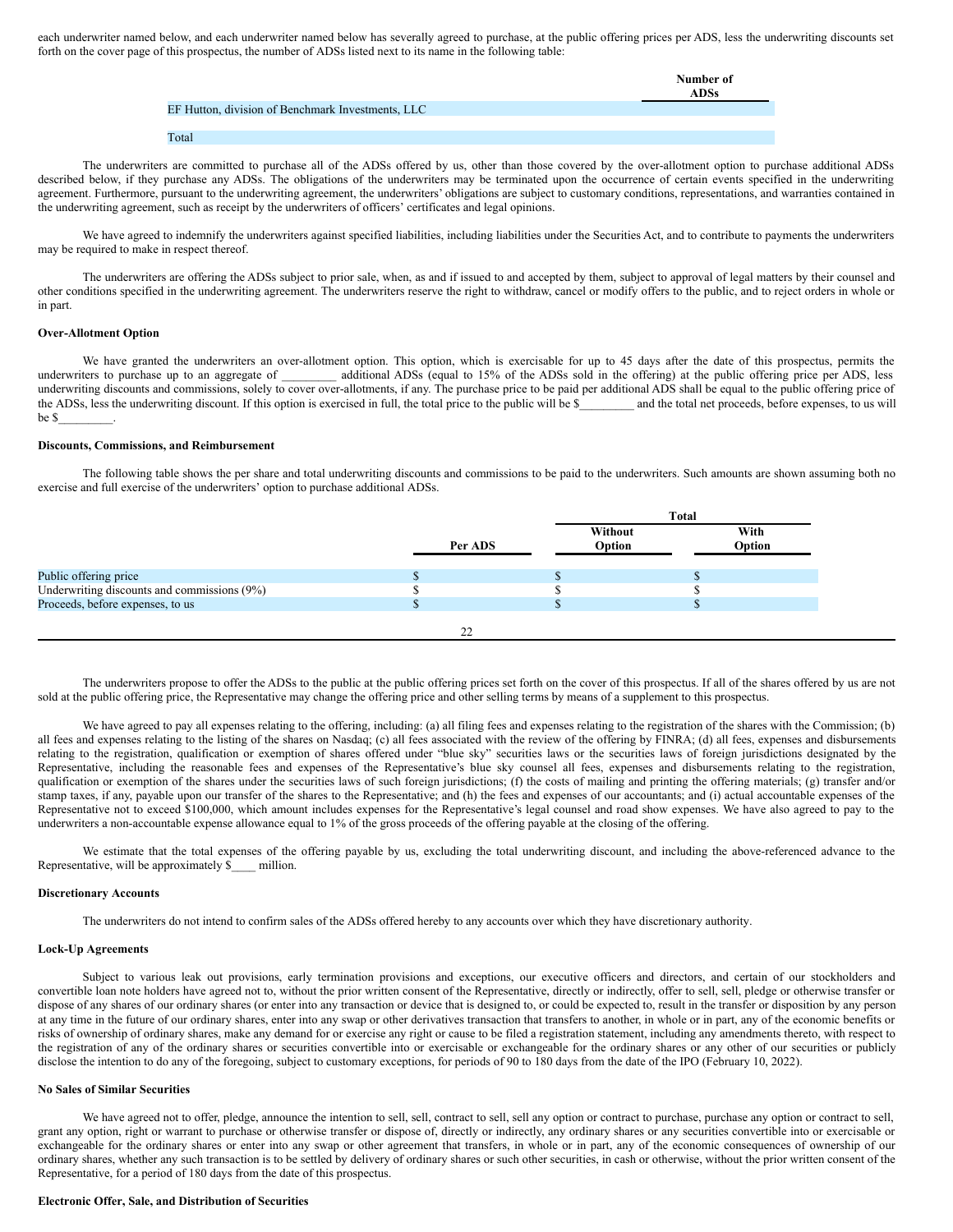A prospectus in electronic format may be made available on the websites maintained by one or more of the underwriters or selling group members. The Representative may agree to allocate a number of shares to underwriters and selling group members for sale to their online brokerage account holders. Internet distributions will be allocated by the underwriters and selling group members that will make internet distributions on the same basis as other allocations. Other than the prospectus in electronic format, the information on these websites is not part of, nor incorporated by reference into, this prospectus or the registration statement of which this prospectus forms a part, has not been approved or endorsed by us, and should not be relied upon by investors.

# **Listing**

Our ADSs are listed on the Nasdaq Capital Market under the symbol "TCBP."

# **Stabilization**

In connection with this offering, the underwriters may engage in stabilizing transactions, over-allotment transactions, syndicate-covering transactions, penalty bids, and purchases to cover positions created by short sales.

- Stabilizing transactions permit bids to purchase securities so long as the stabilizing bids do not exceed a specified maximum and are engaged in for the purpose of preventing or retarding a decline in the market price of the securities while the offering is in progress.
- Over-allotment transactions involve sales by the underwriters of securities in excess of the number of securities the underwriters are obligated to purchase. This creates a syndicate short position which may be either a covered short position or a naked short position. In a covered short position, the number of securities over-allotted by the underwriters is not greater than the number of securities that they may purchase in the over-allotment option. In a naked short position, the number of securities involved is greater than the number of securities in the over-allotment option. The underwriters may close out any short position by exercising their over-allotment option and/or purchasing securities in the open market.

23

- Syndicate covering transactions involve purchases of securities in the open market after the distribution has been completed in order to cover syndicate short positions. In determining the source of securities to close out the short position, the underwriters will consider, among other things, the price of securities available for purchase in the open market as compared with the price at which they may purchase securities through exercise of the over-allotment option. If the underwriters sell more securities than could be covered by exercise of the over-allotment option and, therefore, have a naked short position, the position can be closed out only by buying securities in the open market. A naked short position is more likely to be created if the underwriters are concerned that after pricing there could be downward pressure on the price of the securities in the open market that could adversely affect investors who purchase in the offering.
- Penalty bids permit the Representative to reclaim a selling concession from a syndicate member when the securities originally sold by that syndicate member are purchased in stabilizing or syndicate covering transactions to cover syndicate short positions.

These stabilizing transactions, over-allotment transactions, syndicate covering transactions, and penalty bids may have the effect of raising or maintaining the market price of our securities or preventing or retarding a decline in the market price of our securities. As a result, the price of our securities in the open market may be higher than it would otherwise be in the absence of these transactions. Neither we nor the underwriters make any representation or prediction as to the effect that the transactions described above may have on the price of our securities. These transactions may be effected on the Nasdaq Stock Market, in the over-the-counter market or otherwise and, if commenced, may be discontinued at any time.

# **Passive Market Making**

In connection with this offering, underwriters, and selling group members may engage in passive market making transactions in our securities on Nasdaq in accordance with Rule 103 of Regulation M under the Exchange Act, during a period before the commencement of offers or sales of the shares and extending through the completion of the distribution. A passive market maker must display its bid at a price not in excess of the highest independent bid of that security. However, if all independent bids are lowered below the passive market maker's bid, then that bid must then be lowered when specified purchase limits are exceeded.

# **SELLING RESTRICTIONS**

Other than in the United States, no action has been taken by us or the underwriters that would permit a public offering of the securities offered by this prospectus in any jurisdiction where action for that purpose is required. The securities offered by this prospectus may not be offered or sold, directly or indirectly, nor may this prospectus or any other offering material or advertisements in connection with the offer and sale of any such securities be distributed or published in any jurisdiction, except under circumstances that will result in compliance with the applicable rules and regulations of that jurisdiction. Persons into whose possession this prospectus comes are advised to inform themselves about and to observe any restrictions relating to the offering and the distribution of this prospectus. This prospectus does not constitute an offer to sell or a solicitation of an offer to buy any securities offered by this prospectus in any jurisdiction in which such an offer or a solicitation is unlawful.

#### **European Economic Area — Belgium, Germany, Luxembourg and Netherlands**

The information in this document has been prepared on the basis that all offers of securities will be made pursuant to an exemption under the Directive 2003/71/EC ("Prospectus Directive"), as implemented in Member States of the European Economic Area (each, a "Relevant Member State"), from the requirement to produce a prospectus for offers of securities.

An offer to the public of securities has not been made, and may not be made, in a Relevant Member State except pursuant to one of the following exemptions under the Prospectus Directive as implemented in that Relevant Member State:

- to legal entities that are authorized or regulated to operate in the financial markets or, if not so authorized or regulated, whose corporate purpose is solely to invest in securities;
- to any legal entity that has two or more of (i) an average of at least 250 employees during its last fiscal year; (ii) a total balance sheet of more than €43,000,000 (as shown on its last annual unconsolidated or consolidated financial statements), and (iii) an annual net turnover of more than €50,000,000 (as shown on its last annual unconsolidated or consolidated financial statements);
- to fewer than 100 natural or legal persons (other than qualified investors within the meaning of Article 2(1)(e) of the Prospectus Directive) subject to obtaining the prior consent of our Company or any underwriter for any such offer; or
- in any other circumstances falling within Article 3(2) of the Prospectus Directive, provided that no such offer of securities shall result in a requirement for the publication by our Company of a prospectus pursuant to Article 3 of the Prospectus Directive.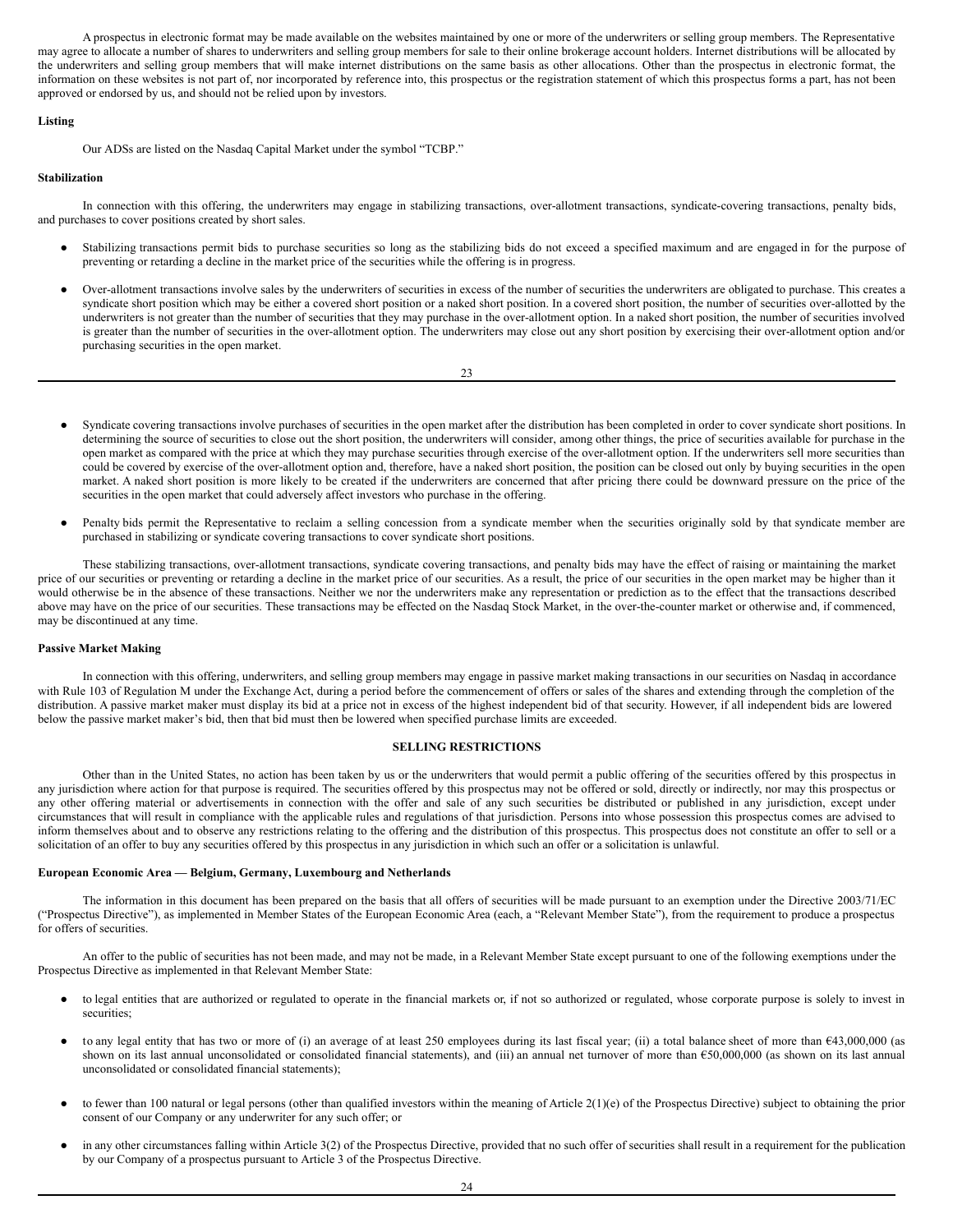#### **United Kingdom**

Neither the information in this document nor any other document relating to the offer has been delivered for approval to the Financial Services Authority in the United Kingdom and no prospectus (within the meaning of section 85 of the Financial Services and Markets Act 2000, as amended ("FSMA")) has been published or is intended to be published in respect of the securities. This document is issued on a confidential basis to "qualified investors" (within the meaning of section 86(7) of FSMA) in the United Kingdom, and the securities may not be offered or sold in the United Kingdom by means of this document, any accompanying letter or any other document, except in circumstances which do not require the publication of a prospectus pursuant to section 86(1) FSMA. This document should not be distributed, published or reproduced, in whole or in part, nor may its contents be disclosed by recipients to any other person in the United Kingdom.

Any invitation or inducement to engage in investment activity (within the meaning of section 21 of FSMA) received in connection with the issue or sale of the securities has only been communicated or caused to be communicated and will only be communicated or caused to be communicated in the United Kingdom in circumstances in which section 21(1) of FSMA does not apply to our company.

In the United Kingdom, this document is being distributed only to, and is directed at, persons (i) who have professional experience in matters relating to investments falling within Article 19(5) (investment professionals) of the Financial Services and Markets Act 2000 (Financial Promotions) Order 2005 ("FPO"), (ii) who fall within the categories of persons referred to in Article 49(2)(a) to (d) (high net worth companies, unincorporated associations, etc.) of the FPO or (iii) to whom it may otherwise be lawfully communicated (together "relevant persons"). The investments to which this document relates are available only to, and any invitation, offer or agreement to purchase will be engaged in only with, relevant persons. Any person who is not a relevant person should not act or rely on this document or any of its contents. If you believe you are an exempt relevant person for the purposes of the FPO (ie that you fall within one of the categories referred to above or another category of exempt relevant persons) and wish to make an investment in the Company, please contact the Company directly. Please note that no offer will be made to, and no subscription will be accepted from, any person in the UK who is not an exempt relevant person for the purposes of the FSMA and FPO.

 $25$ 

# <span id="page-16-0"></span>**EXPENSES OF THE OFFERING**

Set forth below is an itemization of the total expenses, excluding underwriting discounts, expected to be incurred in connection with the offer and sale of the ADSs by us. With the exception of the SEC registration fee and the FINRA filing fee, all amounts are estimates, in United States dollars:

| SEC registration fee                         |  |
|----------------------------------------------|--|
| Nasdaq listing fee                           |  |
| FINRA filing fee                             |  |
| Transfer agent, depositary fees and expenses |  |
| Printer fees and expenses                    |  |
| Legal fees and expenses                      |  |
| Accounting fees and expenses                 |  |
| Miscellaneous                                |  |
| Total                                        |  |

# <span id="page-16-1"></span>**LEGAL MATTERS**

We are being represented by Sheppard, Mullin, Richter & Hampton LLP, New York, New York with respect to certain legal matters of United States federal securities and New York state law. We are being represented by Addleshaw Goddard LLP, Glasgow, Scotland with respect to certain legal matters of the law of Scotland and other applicable law of the United Kingdom and as to certain patent law matters by Murgitroyd & Company Limited. The validity of the ordinary shares offered in this offering and legal matters as to the law of Scotland were passed upon for us by Addleshaw Goddard LLP, Glasgow, Scotland. The underwriters are being represented by Lucosky Brookman LLP with respect to matters of federal law of the United States and of the law of the State of New York.

#### <span id="page-16-2"></span>**EXPERTS**

The consolidated financial statements of TC BioPharm (Holdings) plc at December 31, 2021 and 2020, and for each of the three years in the period ended December 31, 2021, appearing in this prospectus and registration statement have been audited by Ernst & Young LLP, an independent registered public accounting firm, given on the authority of said firm as experts in auditing and accounting.

The registered business address of Ernst & Young LLP is 144 Morrison Street, Edinburgh, EH3 8EX, United Kingdom.

26

# <span id="page-16-3"></span>**WHERE YOU CAN FIND MORE INFORMATION**

We have filed with the SEC a registration statement on Form F-1 under the Securities Act relating to this offering. This prospectus does not contain all of the information contained in the registration statement. The rules and regulations of the SEC allow us to omit certain information from this prospectus that is included in the registration statement. Statements made in this prospectus concerning the contents of any contract, agreement or other document are summaries of all material information about the documents summarized, but are not complete descriptions of all terms of these documents. If we filed any of these documents as an exhibit to the registration statement, you may read the document itself for a complete description of its terms.

You may read and copy the registration statement, including the related exhibits and schedules, and any document we file with the SEC without charge at the SEC's public reference room at 100 F Street, N.E., Room 1580, Washington, DC 20549. You may also obtain copies of the documents at prescribed rates by writing to the Public Reference Section of the SEC at 100 F Street, N.E., Room 1580, Washington, DC 20549. Please call the SEC at 1-800-SEC-0330 for further information on the public reference room. The SEC also maintains an Internet website that contains reports and other information regarding issuers that file electronically with the SEC. Our filings with the SEC are also available to the public through the SEC's website at http://www.sec.gov.

We are subject to the information reporting requirements of the Exchange Act that are applicable to foreign private issuers, and under those requirements are filing reports with the SEC. Those other reports or other information may be inspected without charge at the locations described above. As a foreign private issuer, we are exempt from the rules under the Exchange Act related to the furnishing and content of proxy statements, and our officers, directors and principal shareholders are exempt from the reporting and short-swing profit recovery provisions contained in Section 16 of the Exchange Act. In addition, we are not required under the Exchange Act to file annual, quarterly and current reports and financial statements with the SEC as frequently or as promptly as U.S. registrants whose securities are registered under the Exchange Act. However, we are required to file with the SEC, within 120 days after the end of each fiscal year, or such applicable time as required by the SEC, an annual report on Form 20-F containing financial statements audited by an independent registered public accounting firm, and will furnish to the SEC, on Form 6-K, unaudited quarterly financial information.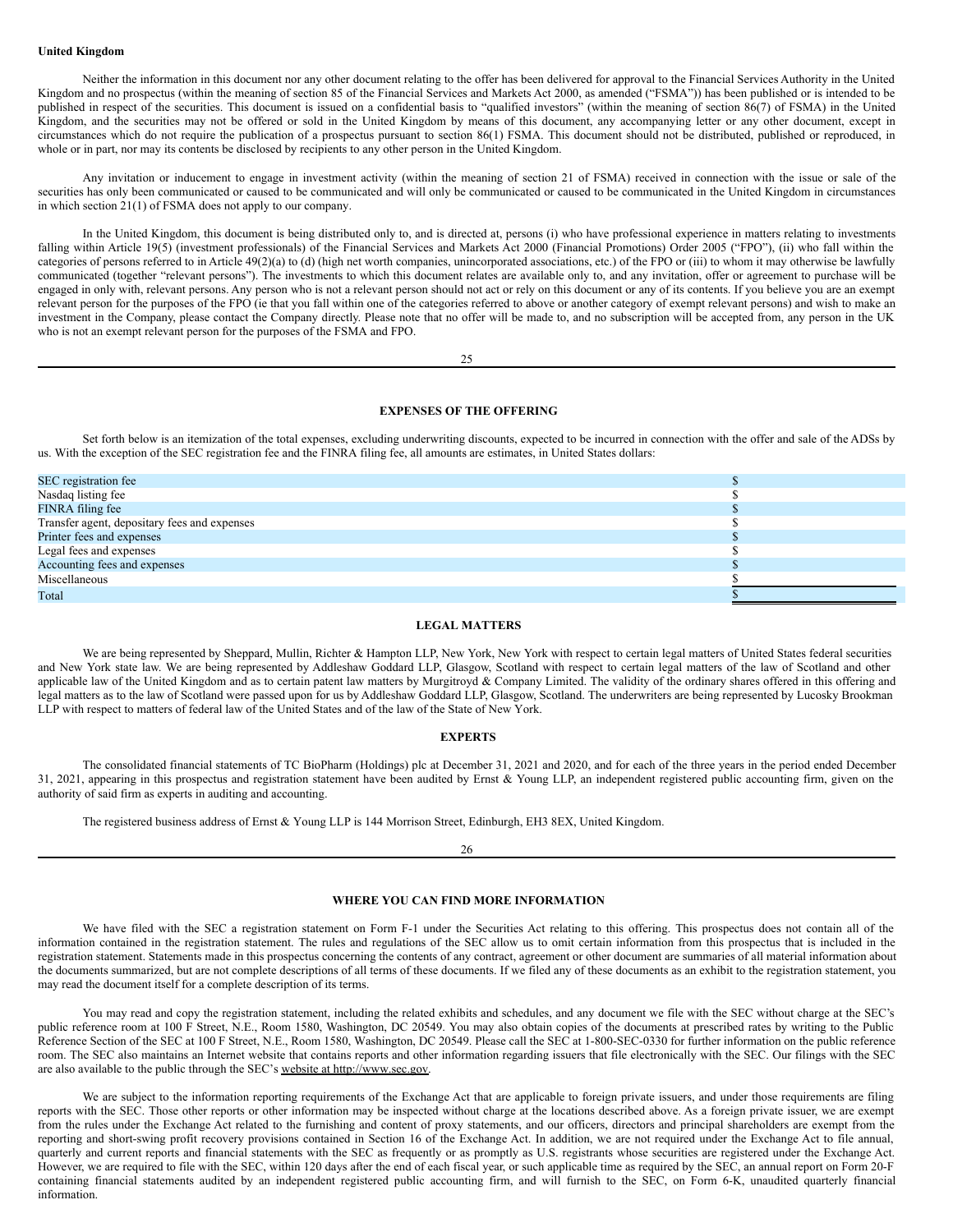We maintain a corporate website at https://tcbiopharm.com/. Information contained on, or that can be accessed through, our website does not constitute a part of this prospectus. We have included our website address in this prospectus solely as an inactive textual reference. We will post on our website any materials required to be so posted on such website under applicable corporate or securities laws and regulations, including, posting any XBRL interactive financial data required to be filed with the SEC and any notices of general meetings of our shareholders.

# <span id="page-17-0"></span>**INFORMATION INCORPORATED BY REFERENCE**

The rules of the SEC allow us to incorporate information into this prospectus by reference. The information incorporated by reference is considered to be a part of this prospectus. This prospectus incorporates by reference the documents listed below (including any exhibits, except where otherwise noted):

- our Annual Report on Form 20-F for the fiscal year ended December 31, 2021 filed on May 13, 2022; and
- The description of our securities contained in our registration statement on Form 8-A (File No. 001-41231) filed with the SEC on January 14, 2022, including all amendments and reports filed for the purpose of updating such description.

Any statement made in a document incorporated by reference into this prospectus will be deemed to be modified or superseded for purposes of this prospectus to the extent that a statement contained in this prospectus modifies or supersedes that statement. Any statement so modified or superseded will not be deemed, except as so modified or superseded, to constitute a part of this prospectus.

You can obtain any of the filings incorporated by reference into this prospectus through us or from the SEC through the SEC's website at http://www.sec.gov. We will provide, without charge, to each person, including any beneficial owner, to whom a copy of this prospectus is delivered, upon written or oral request of such person, a copy of any or all of the reports and documents referred to above which have been or may be incorporated by reference into this prospectus. You should direct requests for those documents to:

> TC BioPharm (Holdings) plc Maxim 1, 2 Parklands Way Holytown, Motherwell, ML1 4WR Scotland, United Kingdom +44 (0) 141 433 7557

We maintain an internet site at http://www.tcbiopharm.com. Our website and the information contained on or connected to it shall not be deemed to be incorporated into this prospectus or the registration statement of which it forms a part.

 $27$ 



**\_\_\_\_\_\_\_\_\_\_\_ American Depositary Shares**

**Representing \_\_\_\_\_\_\_\_\_\_\_ Ordinary Shares**

# **TC BioPharm (Holdings) plc**

**\$**

**PROSPECTUS**

**, 2022**

**EF Hutton**

division of Benchmark Investments, LLC

Until [ ], 2022 (25 days from the date of this prospectus), all dealers that effect transactions in these securities, whether or not participating in this offering, may be required to deliver a prospectus. This is in addition to the dealers' obligation to deliver a prospectus when acting as underwriters and with respect to their unsold allotments or subscriptions.

# **PART II**

# **INFORMATION NOT REQUIRED IN PROSPECTUS**

#### **Item 6. Indemnification of Directors and Officers**

Scottish law does not limit the extent to which a company's articles of association may provide indemnification of officers and directors, except to the extent that it may be held by the Scottish and United Kingdom courts to be contrary to public policy, such as providing indemnification against civil fraud or the consequences of committing a crime.

Our Memorandum and Articles of Association provide that, to the maximum extent permitted by law, every current and former director and officer (excluding an auditor) is entitled to be indemnified out of our assets against any liability, action, proceeding, claim, demand, costs, damages or expenses, including legal expenses, which such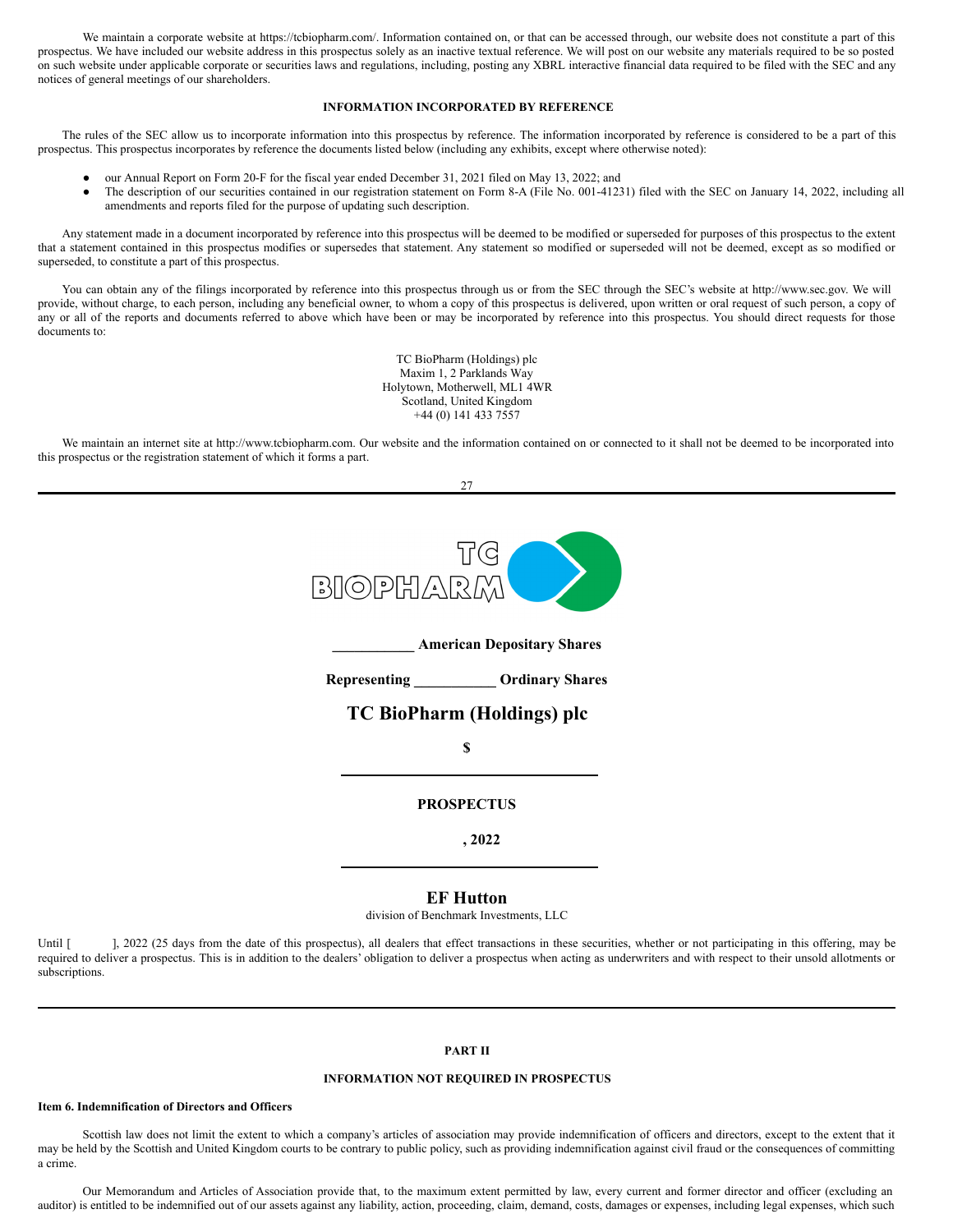indemnified person may incur in that capacity unless such liability arose as a result of the actual fraud or willful default.

A company formed under the laws of Scotland may also purchase insurance for directors and certain other officers against liability incurred as a result of any negligence, default, breach of duty or breach of trust in relation to the company. We expect to maintain director's and officer's liability insurance covering our directors and officers with respect to general civil liability, including liabilities under the Securities Act of 1933, as amended (or the "Securities Act"), which he or she may incur in his or her capacity as such. We have entered into a deed of indemnity with each of our directors and members of our senior management, each of which provides the office holder with indemnification permitted under applicable law and to the extent that these liabilities are not covered by directors' and officers' insurance.

The form of underwriting agreement to be filed as Exhibit 1.1 to this registration statement will provide for indemnification by the underwriter of the registrant and its directors and officers for certain liabilities, including liabilities arising under the Securities Act, but only to the extent that these liabilities are caused by information relating to the underwriter that was furnished to us by the underwriter in writing expressly for use in this registration statement and certain other disclosure documents.

Insofar as indemnification for liabilities arising under the Securities Act may be permitted to directors, officers or persons controlling us under the foregoing provisions, we have been informed that in the opinion of the SEC such indemnification is against public policy as expressed in the Securities Act and is therefore unenforceable.

#### **Item 7. Recent Sales of Unregistered Securities**

Set forth below is information regarding share capital issued by TC BioPharm (Holdings) plc and TC BioPharm Limited (prior to completing a corporate reorganization) since January 1, 2018. Some of the transactions described below involved directors, officers and 5% shareholders and are more fully described under the section titled "Related Party Transactions".

- On December 17, 2018, the Company issued an aggregate of 174,940 ordinary shares to 19 accredited investors and insiders at a purchase price of £3.5696 per share for aggregate consideration totaling £624,500 in respect of satisfying a convertible loan note.
- In November 2019, the Company issued an aggregate of 734,390 A ordinary shares to 25 accredited investors and insiders at a purchase price of £4.30 per share for aggregate cash consideration totaling £3,157,877.
- From December 2019 until July 2020, the Company issued an aggregate of 116,090 A ordinary shares to 8 accredited investors and insiders at a purchase price of £4.30 per share for aggregate cash consideration totaling £499,187.
- On August 25, 2020, the Company issued an aggregate of 794,540 A ordinary shares to 14 accredited investors and insiders at a purchase price of £4.30 per share for aggregate cash consideration totaling £3,416,522.

II-1

- On January 18, 2021, the Company issued an aggregate of 1330 A ordinary shares to one accredited investor and insider at a purchase price of £4.30 per share for aggregate cash consideration totaling £5,719.
- On January 19, 2021, the Company issued an aggregate of 46,510 A ordinary shares to one accredited investor and insider at a purchase price of £4.30 per share for aggregate cash consideration totaling £199,993.
- On April 30, 2021, the Company issued an aggregate of 23,260 A ordinary shares to one accredited investor and insider at a purchase price of £4.30 per share for aggregate consideration totaling £100,018.
- On April 30, 2021, the Company issued an aggregate of 18,460 A ordinary shares to one accredited investor and insider at a purchase price of £4.30 per share for aggregate consideration totaling £79,378.

From April 2021 to January 28, 2022, the Company issued Convertible Loan Notes with a face value amount of \$17.7 million. The loan note was issued with a 50% discount. Upon listing, 50% of the face value of the outstanding Convertible Loan Notes (including interest accrued to date), and any further balance as elected by the noteholders, will convert into ADSs and Warrants at a conversion price for a unit comprised of one ADS and 1.25 Warrants, which is the lower of (a) the price per share calculated on a fully diluted basis (based on the number of shares in issue and vested share options immediately prior to the IPO being approved by the shareholders) on an assumed entity valuation of \$120,000,000 and (b) the listing price. The remaining balance of the loan notes are repayable or convertible (at the same value) at the loan note holders' option in two equal tranches at 90 days and 180 days after the listing date. In the event of an act of default (including if the Company does not list despite its and its bankers' efforts before February 15, 2022) the outstanding notes become repayable at their face value.

Immediately prior to completion of the Initial Public Offering, TC BioPharm (Holdings) plc re-organized its share capital whereby all of the outstanding series A ordinary shares were re-designated as ordinary shares of TC BioPharm (Holdings) plc on a one for one basis. Immediately prior to the completion of the offering, a further 1,234,646 ordinary shares were issued, under the terms of our Articles of Association to certain shareholders who, prior to the IPO, owned A ordinary shares which carried the right, to subscribe at nominal value for a certain number of additional shares, calculated by reference to the pre-money valuation of the IPO.

On February 10, 2022, TC BioPharm (Holdings) plc completed an IPO on Nasdaq, issuing 4,117,648 American Depositary Shares ("ADSs") representing 4,117,648 ordinary shares with nominal value of £41,176 and warrants to buy 9,470,590 ADSs at a combined issue price of \$4.25 for proceeds before expenses of \$17.5 million.

At the date of the IPO loan notes totaling \$13,447,012, converted into 3,164,015 ADSs and 6,328,030 Warrants at a combined issue price of \$4.25.

The offers, sales and issuances of the securities and loan notes described above were exempt from registration either (i) under Section 4(a)(2) of the Securities Act in that the transactions did not involve any public offering, (ii) under Rule 701 promulgated under the Securities Act in that the transactions were under compensatory benefit plans and contracts relating to compensation or (iii) under Regulation S promulgated under the Securities Act in that offers, sales and issuances were not made to persons in the United States and no directed selling efforts were made in the United States.

II-2

# **Item 8. Exhibits and Financial Statement Schedules**

Exhibits:

|         |                                                                               | Schedule/ |             |         |                  |
|---------|-------------------------------------------------------------------------------|-----------|-------------|---------|------------------|
| Exhibit | <b>Description</b>                                                            | Form      | File Number | Exhibit | <b>File Date</b> |
| 1.1     | Articles of Association of TC BioPharm (Holdings) plc **                      | F-        | 333-260492  |         | 03/08/2022       |
| 2.1     | Deposit Agreement – Bank of New York Mellon for American Depositary Shares ** | F-.       | 333-260492  | 4.1     | 03/08/2022       |
|         | Form of American Depositary Share (included in Exhibit 2.1) **                | $F-$      | 333-260492  | 4.2     | 03/08/2022       |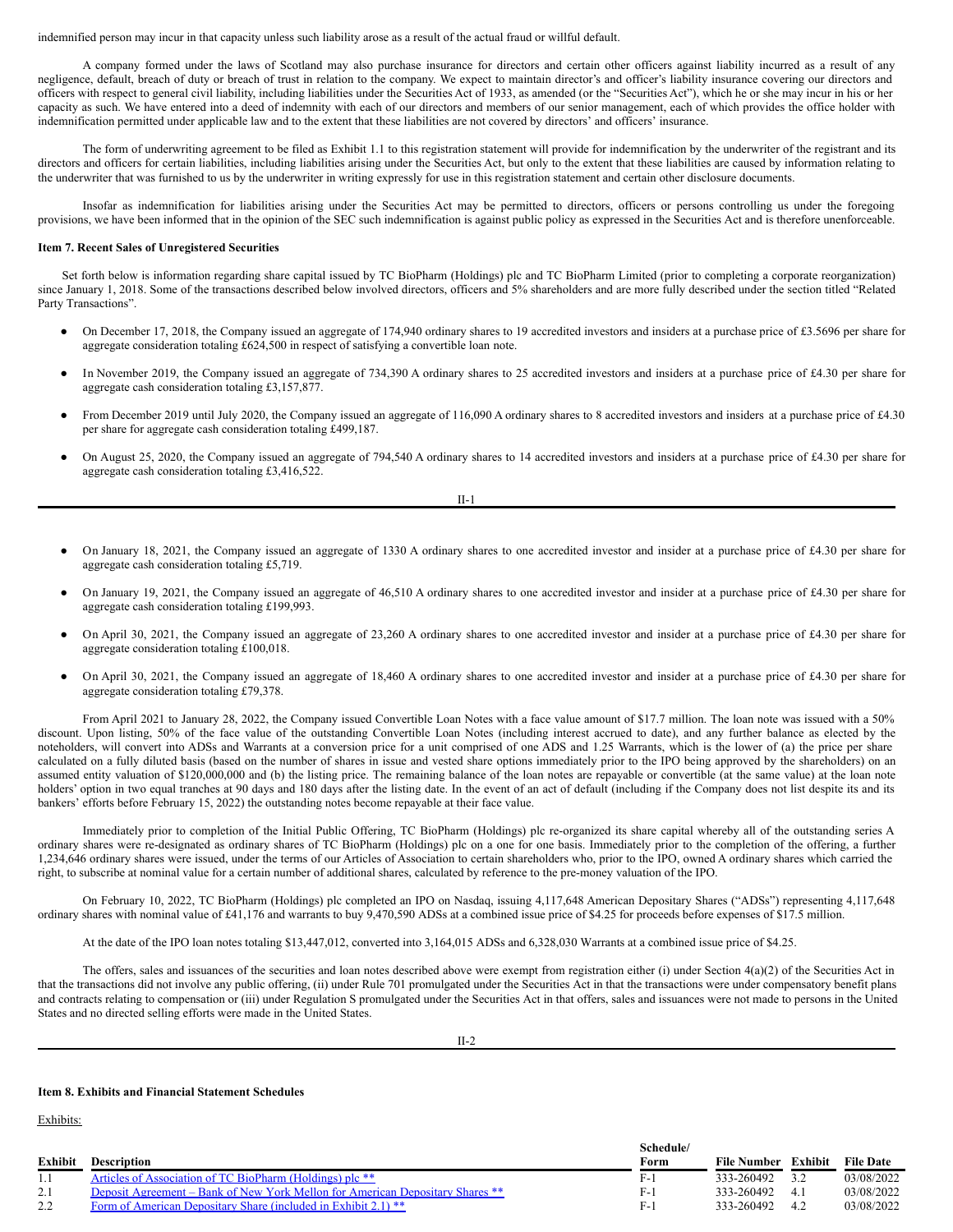| 2.3  | Warrant Agent Agreement with Computershare Inc. **                                             | $F-1$  | 333-260492 | 4.4   | 03/08/2022 |
|------|------------------------------------------------------------------------------------------------|--------|------------|-------|------------|
|      |                                                                                                |        |            |       |            |
| 2.4  | Form of Warrant Certificate (included in Exhibit 2.3) **                                       | $F-1$  | 333-260492 | 4.5   | 03/08/2022 |
| 2.5  | Form of Ordinary Share Certificate **                                                          | $F-1$  | 333-260492 | 4.6   | 03/08/2022 |
| 4.1  | Underwriting Agreement between Registrant and EF Hutton division of Benchmark Securities LLC □ |        |            |       |            |
| 4.2  | Form of Representative Warrant $\square$                                                       |        |            |       |            |
| 4.3  | Form of 2014 Share Option Scheme of Registrant **                                              | $F-1$  | 333-260492 | 10.1  | 03/08/2022 |
| 4.4  | Form of 2021 Share Option Scheme (including sub-plan for U.S. based persons) of Registrant **  | $F-1$  | 333-260492 | 10.2  | 03/08/2022 |
| 4.5  | Form of 2021 Company Share Option Plan (CSOP) of Registrant **                                 | $F-1$  | 333-260492 | 10.3  | 03/08/2022 |
| 4.6  | Convertible Loan Note, up to \$20,000,000 in principal amount **                               | $F-1$  | 333-260492 | 10.6  | 03/08/2022 |
| 4.7  | Form of Lock Up Agreement of Pre-IPO Smaller Shareholders **                                   | $F-1$  | 333-260492 | 10.8  | 03/08/2022 |
| 4.8  | Form of Lock Up Agreement of Pre-IPO Management and Larger Shareholders **                     | $F-1$  | 333-260492 | 10.9  | 03/08/2022 |
| 4.9  | Form of Lock Up Agreement of Holders of Convertible Loan Notes **                              | $F-1$  | 333-260492 | 10.10 | 03/08/2022 |
| 4.10 | Form of Deed of Indemnity for directors and officer **                                         | $20-F$ | 001-41231  | 4.10  | 05/13/2022 |
| 4,11 | Description of Securities of Registrant **                                                     | $20-F$ | 001-41231  | 4.11  | 05/13/2022 |
| 4.12 | Code of Ethics of the Registrant **                                                            | $F-1$  | 333-260492 | 11.1  | 03/08/2022 |
| 8.1  | List of Subsidiaries of Registrant **                                                          | $F-1$  | 333-260492 | 21.1  | 03/08/2022 |
|      | Opinion of Addleshaw Goddard as to matters of the law of Scotland and the United Kingdom □     |        |            |       |            |

[ ] Consent of Ernst & Young LLP, independent registered public accounting firm

|  |  |  | Consent of Addleshaw Goddard (included in Exhibit $\lceil \quad \rceil$ ) $\Box$ |  |
|--|--|--|----------------------------------------------------------------------------------|--|
|--|--|--|----------------------------------------------------------------------------------|--|

[ ] Power of Attorney (included as part of the signature page of original filed Registration Statement)

99.1 Financial Statement Representation pursuant to Instruction 8.A.4 of Item 8 of Form 20-F  $\Box$ 

- **Filed Herewith**
- Previously filed.
- □ To be filed by amendment.

Indicates management contract or compensatory plan.

## Schedules:

None

II-3

# **Item 9. Undertakings**

The undersigned registrant hereby undertakes that:

- (1) For purposes of determining any liability under the Securities Act of 1933, the information omitted from the form of prospectus filed as part of this registration statement in reliance upon Rule 430A and contained in a form of prospectus filed by the registrant pursuant to Rule 424(b) (1) or (4) or 497(h) under the Securities Act shall be deemed to be part of this registration statement as of the time it was declared effective.
- (2) For the purpose of determining any liability under the Securities Act of 1933, each post-effective amendment that contains a form of prospectus shall be deemed to be a new registration statement relating to the securities offered therein, and the offering of such securities at that time shall be deemed to be the initial bona fide offering thereof

Insofar as indemnification for liabilities arising under the Securities Act of 1933 may be permitted to directors, officers and controlling persons of the registrant pursuant to the foregoing provisions, or otherwise, the registrant has been advised that in the opinion of the Securities and Exchange Commission such indemnification is against public policy as expressed in the Act and is, therefore, unenforceable. In the event that a claim for indemnification against such liabilities (other than the payment by the registrant of expenses incurred or paid by a director, officer or controlling person of the registrant in the successful defense of any action, suit or proceeding) is asserted by such director, officer or controlling person in connection with the securities being registered, the registrant will, unless in the opinion of its counsel the matter has been settled by controlling precedent, submit to a court of appropriate jurisdiction the question whether such indemnification by it is against public policy as expressed in the Act and will be governed by the final adjudication of such issue.

II-4

# **SIGNATURES**

Pursuant to the requirements of the Securities Act of 1933, the Registrant certifies it has reasonable grounds to believe that it meets all of the requirements for filing this amended registration statement on Form F-1 with the Securities and Exchange Commission and has duly caused this registration statement to be signed on its behalf by the undersigned, thereunto duly authorized, in Glasgow, Scotland, United Kingdom, on [ ], 2022.

TC BIOPHARM (HOLDINGS) PLC

Name: Bryan Kobel

Title: Chief Executive Officer

Pursuant to the requirements of the Securities Act of 1933, this registration statement has been signed by the following persons in the capacities and on the dates indicated.

Signature Title Date